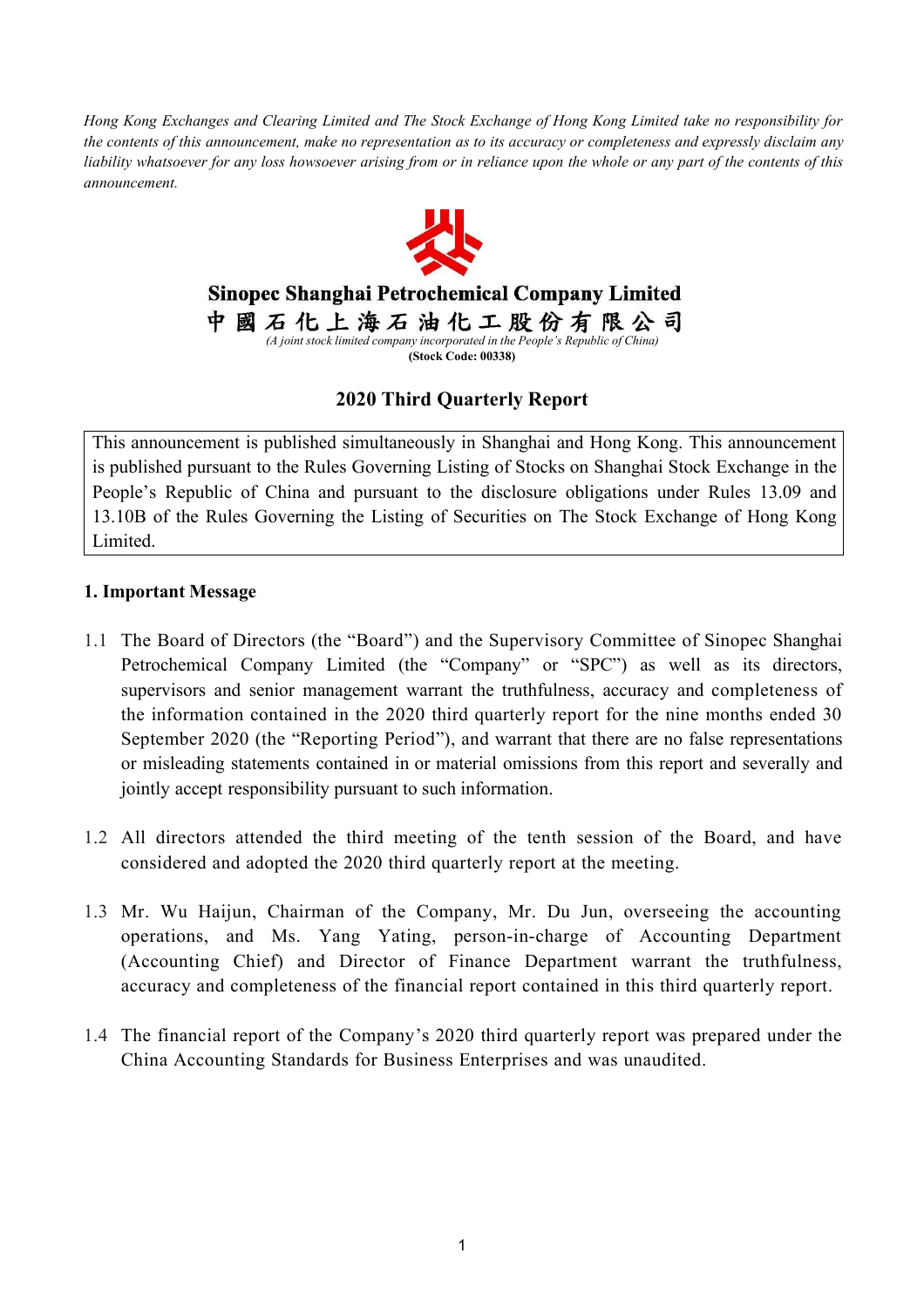### **2. Basic Information**

## **2.1 Major Accounting Data**

*Unit: RMB'000*

|                                                                                                       | As at the end of the<br><b>Reporting Period</b>                                   | As at the end of the<br>previous year                                                   | Increase/decrease at<br>the end of the<br><b>Reporting Period as</b><br>compared to the end<br>of the previous year<br>$(\%)$ |
|-------------------------------------------------------------------------------------------------------|-----------------------------------------------------------------------------------|-----------------------------------------------------------------------------------------|-------------------------------------------------------------------------------------------------------------------------------|
| Total assets                                                                                          | 44,941,275                                                                        | 45,636,128                                                                              | $-1.52$                                                                                                                       |
| Total equity attributable to<br>equity shareholders of the<br>Company                                 | 27,972,038                                                                        | 29,885,341                                                                              | $-6.40$                                                                                                                       |
|                                                                                                       | From the beginning<br>of the year to the end<br>of the Reporting<br><b>Period</b> | From the beginning<br>of the year to the end<br>of the Reporting<br>Period of last year | Increase/decrease<br>as compared to the<br>corresponding<br>period of the                                                     |
|                                                                                                       | (January to                                                                       | (January to                                                                             | previous year                                                                                                                 |
| Net cash flows generated<br>from operating activities                                                 | September)<br>$-2,114,789$                                                        | September)<br>$-414,628$                                                                | $(\%)$<br>410.04                                                                                                              |
|                                                                                                       | From the beginning<br>of the year to the end<br>of the Reporting<br><b>Period</b> | From the beginning<br>of the year to the end<br>of the Reporting<br>Period of last year | Increase/decrease as<br>compared to the<br>corresponding<br>period of the                                                     |
|                                                                                                       | (January to                                                                       | (January to                                                                             | previous year                                                                                                                 |
| Revenue                                                                                               | September)<br>54,953,968                                                          | September)<br>75,369,599                                                                | (%)<br>$-27.09$                                                                                                               |
| Net profit attributable to<br>equity shareholders of the<br>Company                                   | $-642,219$                                                                        | 1,672,132                                                                               | $-138.41$                                                                                                                     |
| Net profit attributable to<br>equity shareholders of the<br>Company excluding non-<br>recurring items | $-823,377$                                                                        | 1,522,252                                                                               | $-154.09$                                                                                                                     |
| Return on net assets                                                                                  | $-2.323$                                                                          | 5.112                                                                                   | Decreased by                                                                                                                  |
| (weighted average) (%)                                                                                |                                                                                   |                                                                                         | 7.435 percentage points                                                                                                       |
| Basic earnings per share<br>(RMB/share)                                                               | $-0.059$                                                                          | 0.144                                                                                   | $-140.97$                                                                                                                     |
| Diluted earnings per share<br>(RMB/share)                                                             | $-0.059$                                                                          | 0.144                                                                                   | $-140.97$                                                                                                                     |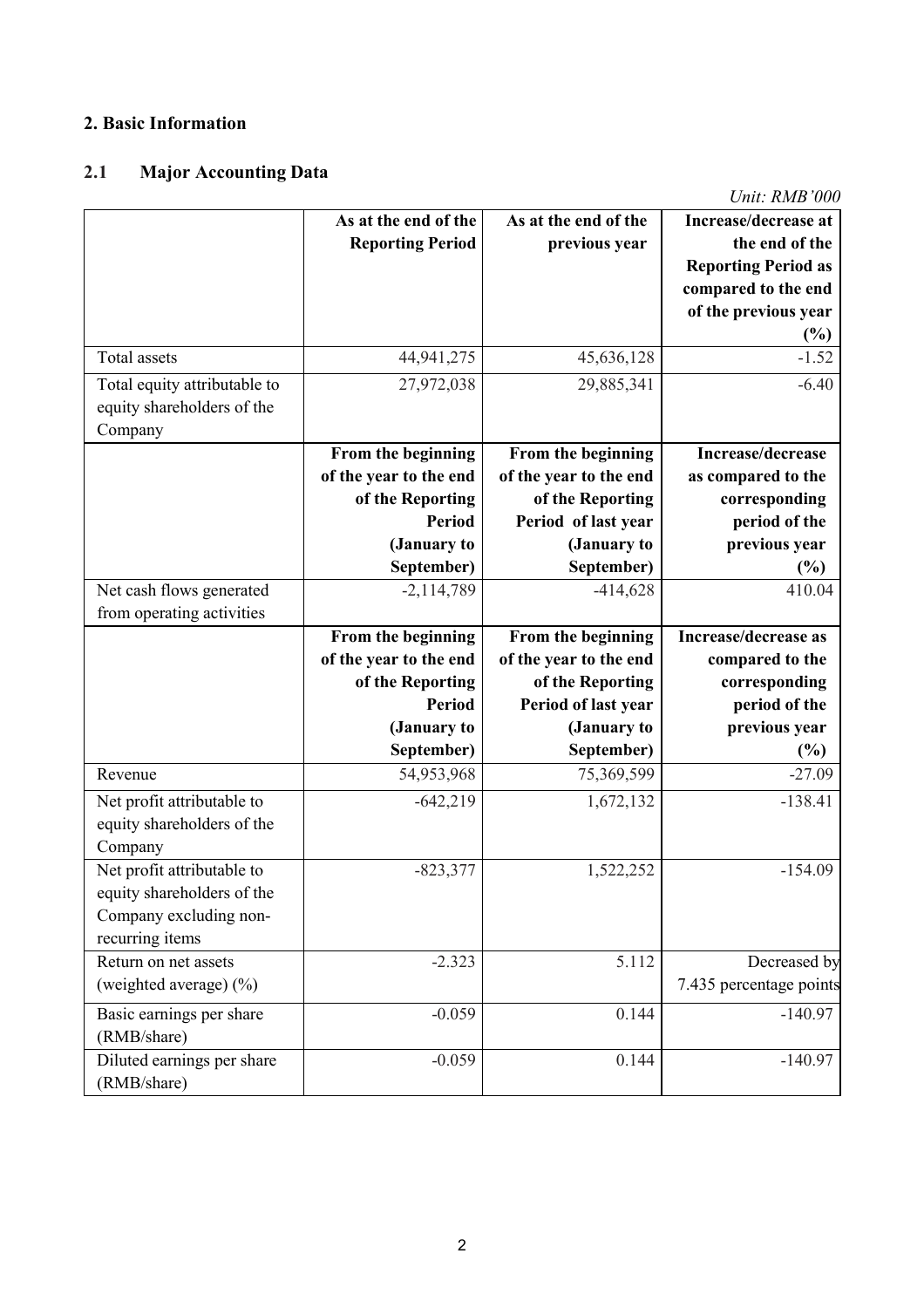# **Excluded non-recurring items and amount:**

*Unit: RMB'000*

| <b>Item</b>                                                                                                                                                                                                  | (July to September) | Amount for the Period   Amount from the beginning<br>of the year to the end of the<br><b>Reporting Period</b><br>(January to September) |
|--------------------------------------------------------------------------------------------------------------------------------------------------------------------------------------------------------------|---------------------|-----------------------------------------------------------------------------------------------------------------------------------------|
| Losses on disposal of non-current assets                                                                                                                                                                     | 87,287              | 89,473                                                                                                                                  |
| Government grants recognized through profit<br>and loss except for government grants under<br>the State's unified standards on quota and<br>amount entitlements and closely related to<br>corporate business | 7,833               | 29,328                                                                                                                                  |
| Other non-operating income and expenses<br>other than those mentioned above                                                                                                                                  | $-23,543$           | $-33,981$                                                                                                                               |
| Staff reduction fees                                                                                                                                                                                         | $-3,876$            | $-15,430$                                                                                                                               |
| Investment income from structured deposits                                                                                                                                                                   | 28,772              | 101,942                                                                                                                                 |
| Losses on discount of receivables                                                                                                                                                                            | $-2,777$            | $-15,962$                                                                                                                               |
| Foreign exchange options and forward foreign<br>exchange contracts (losses)/ earnings                                                                                                                        | $-975$              | 56                                                                                                                                      |
| Derivative financial assets and income from<br>changes in fair value of liabilities                                                                                                                          | $-5,652$            | 3,629                                                                                                                                   |
| Effect on minority interests (after tax)                                                                                                                                                                     | $-395$              | $-424$                                                                                                                                  |
| Tax effect for the items above                                                                                                                                                                               | 22,396              | 22,527                                                                                                                                  |
| Total                                                                                                                                                                                                        | 109,070             | 181,158                                                                                                                                 |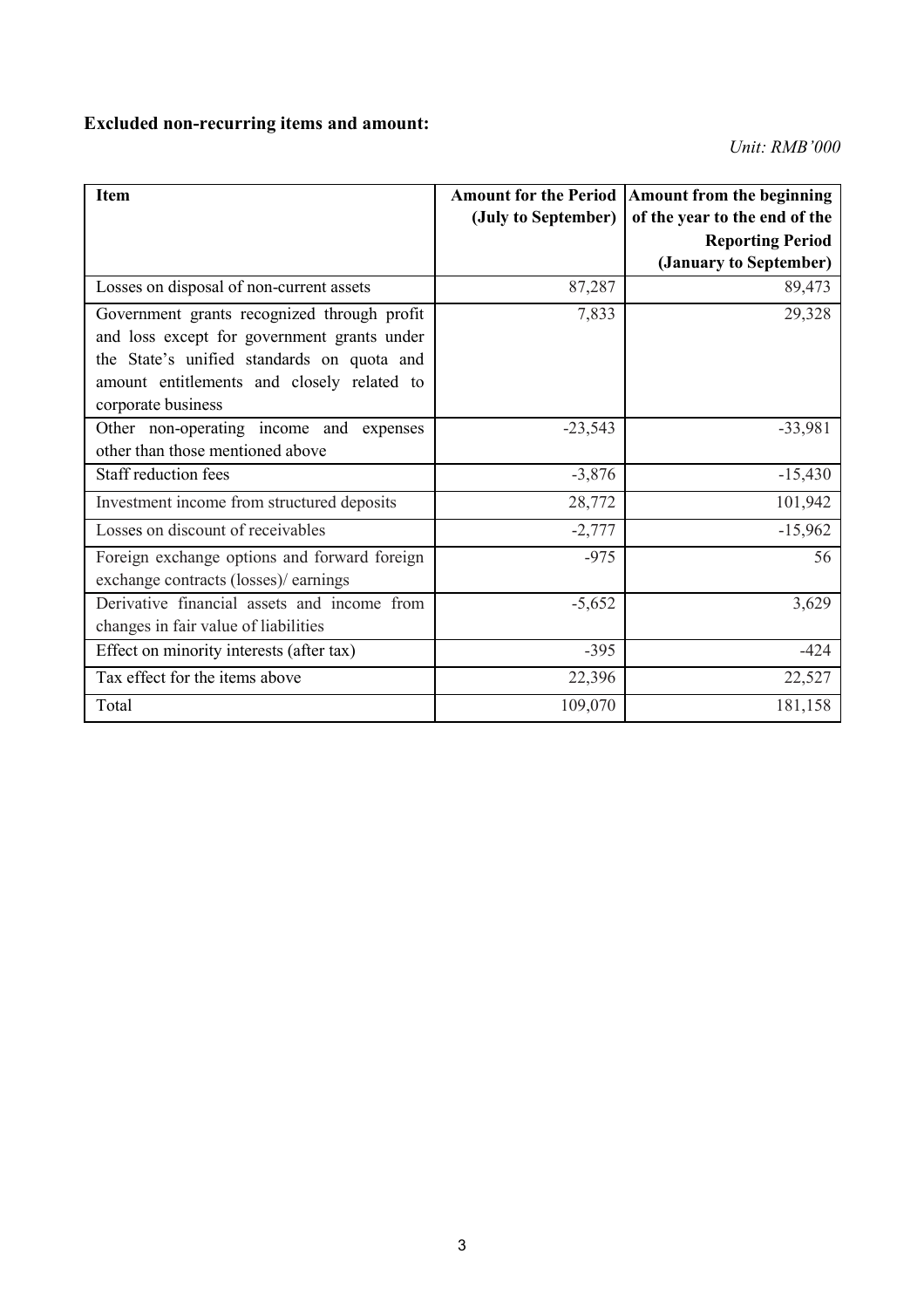### **2.2 Total Number of Shareholders as at the End of the Reporting Period, Top Ten Shareholders and Shareholdings of the Top Ten Shareholders of Shares in Circulation (or Unrestricted Shares)**

|                                                                                                                    |                                                                          |                                             |                                                     |                                                                            |                  | Unit: Share                              |
|--------------------------------------------------------------------------------------------------------------------|--------------------------------------------------------------------------|---------------------------------------------|-----------------------------------------------------|----------------------------------------------------------------------------|------------------|------------------------------------------|
| <b>Total number of shareholders</b>                                                                                |                                                                          |                                             |                                                     |                                                                            |                  | 92,829                                   |
|                                                                                                                    |                                                                          | Shareholdings of the top ten shareholders   |                                                     |                                                                            |                  |                                          |
| Name of shareholder<br>(in full)                                                                                   | Number of<br>shares held at<br>the end of the<br><b>Reporting Period</b> | Percentage of total<br>shareholding $(\% )$ | Number of<br>shares with<br>selling<br>restrictions | <b>Number of shares</b><br>pledged or frozen<br><b>Situation of Number</b> |                  | Type of<br>shareholder                   |
| China Petroleum &<br>Chemical Corporation                                                                          | 5,460,000,000                                                            | 50.44                                       | $\theta$                                            | the shares<br>None                                                         | $\theta$         | State-owned                              |
| HKSCC (Nominees)<br>Limited                                                                                        | 3,454,002,030                                                            | 31.91                                       | $\boldsymbol{0}$                                    | Unknown                                                                    | $\overline{0}$   | legal person<br>Overseas legal<br>person |
| China Securities Finance<br>Corporation Limited                                                                    | 324,111,018                                                              | 2.99                                        | $\boldsymbol{0}$                                    | None                                                                       | $\overline{0}$   | Others                                   |
| Central Huijin Investment<br>Ltd.                                                                                  | 67,655,800                                                               | 0.63                                        | $\boldsymbol{0}$                                    | None                                                                       | $\overline{0}$   | Others                                   |
| <b>HKSCC</b> Limited                                                                                               | 57,917,182                                                               | 0.54                                        | $\boldsymbol{0}$                                    | None                                                                       | $\overline{0}$   | Others                                   |
| GF Fund - Agricultural<br>Bank of China - GF CSI<br><b>Financial Asset</b><br>Management Plan                      | 45,222,300                                                               | 0.42                                        | $\boldsymbol{0}$                                    | None                                                                       | $\boldsymbol{0}$ | Others                                   |
| Dacheng Fund-<br>Agricultural Bank of<br>China - Dacheng CSI<br><b>Financial Asset</b><br>Management Plan          | 43,531,469                                                               | 0.40                                        | $\boldsymbol{0}$                                    | None                                                                       | $\overline{0}$   | Others                                   |
| China Asset Fund -<br>Agricultural Bank of<br>China - China Asset CSI<br><b>Financial Asset</b><br>Management Plan | 43,083,750                                                               | 0.40                                        | $\boldsymbol{0}$                                    | None                                                                       | $\overline{0}$   | Others                                   |
| Bosera Fund -<br>Agricultural Bank of<br>China - Bosera CSI<br><b>Financial Asset</b><br>Management Plan           | 43,083,700                                                               | 0.40                                        | $\theta$                                            | None                                                                       | $\Omega$         | Others                                   |
| E Fund - Agricultural<br>Bank of China - E Fund<br><b>CSI Financial Asset</b><br>Management Plan                   | 43,083,700                                                               | 0.40                                        | $\overline{0}$                                      | None                                                                       | $\overline{0}$   | Others                                   |
| Harvest Fund -<br>Agricultural Bank of<br>China - Harvest CSI<br><b>Financial Asset</b><br>Management Plan         | 43,083,700                                                               | 0.40                                        | $\boldsymbol{0}$                                    | None                                                                       | $\overline{0}$   | Others                                   |
| ZO Asset Management -<br>Agricultural Bank of                                                                      | 43,083,700                                                               | 0.40                                        | $\boldsymbol{0}$                                    | None                                                                       | $\theta$         | Others                                   |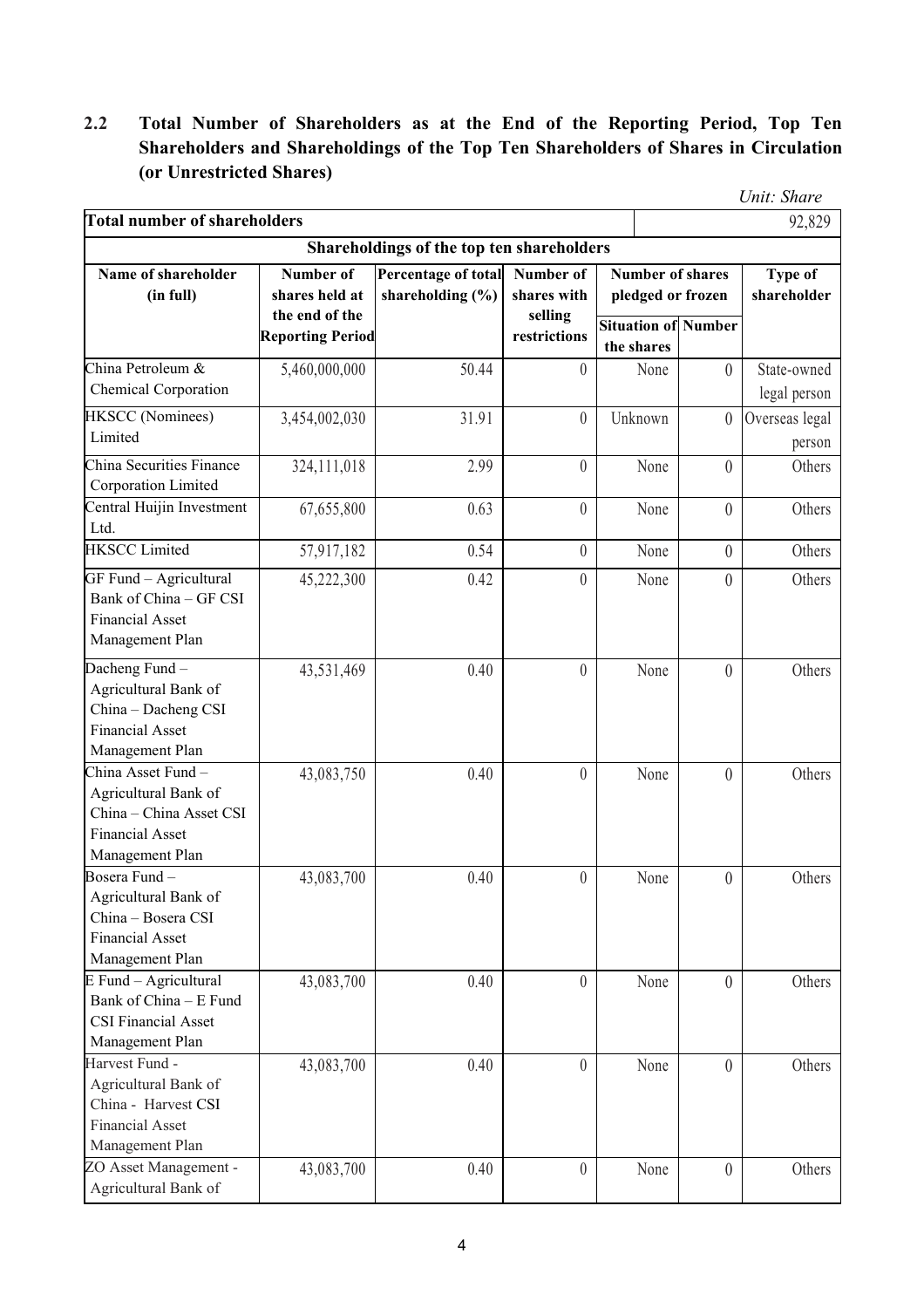| China- ZO CSI Financial    |            |      |          |      |          |        |
|----------------------------|------------|------|----------|------|----------|--------|
|                            |            |      |          |      |          |        |
| Asset Management Plan      |            |      |          |      |          |        |
| Yinhua Fund -              | 43,083,700 | 0.40 | $\theta$ | None | $\theta$ | Others |
| Agricultural Bank of       |            |      |          |      |          |        |
| China - Yinhua CSI         |            |      |          |      |          |        |
| Financial Asset            |            |      |          |      |          |        |
| Management Plan            |            |      |          |      |          |        |
| China Southern Asset       | 43,083,700 | 0.40 | $\theta$ | None | $\theta$ | Others |
| $Management -$             |            |      |          |      |          |        |
| Agricultural Bank of       |            |      |          |      |          |        |
| China - China Southern     |            |      |          |      |          |        |
| <b>CSI Financial Asset</b> |            |      |          |      |          |        |
| Management Plan            |            |      |          |      |          |        |
| <b>ICBC Credit Suisse</b>  | 43,083,700 | 0.40 | $\theta$ | None | $\theta$ | Others |
| Fund - Agricultural        |            |      |          |      |          |        |
| Bank of China - ICBC       |            |      |          |      |          |        |
| Credit Suisse CSI          |            |      |          |      |          |        |
| Financial Asset            |            |      |          |      |          |        |
| Management Plan            |            |      |          |      |          |        |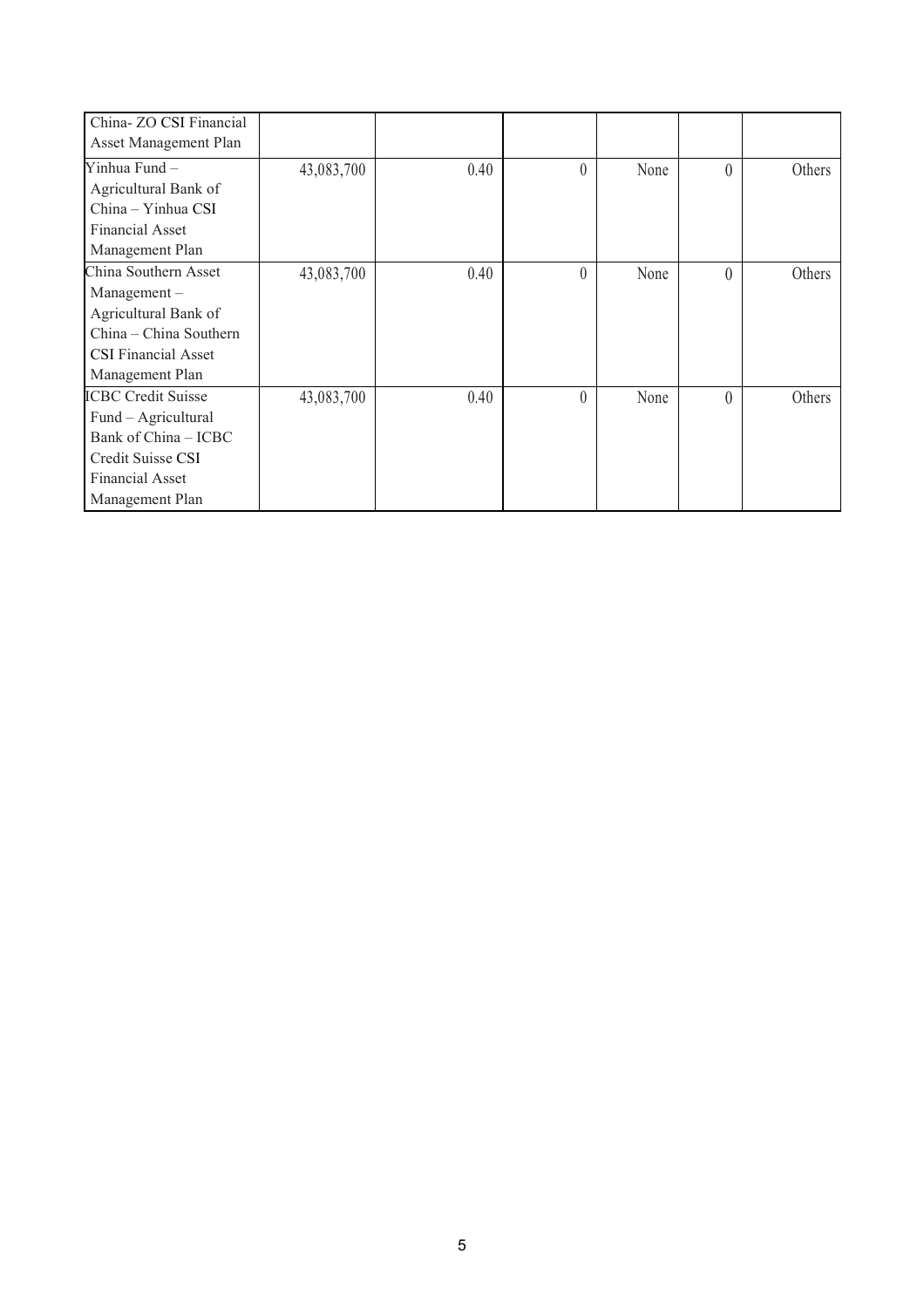| Shareholdings of the Top Ten Shareholders with Unlimited Conditions of Sale                                     |                                                               |                                  |               |  |  |  |
|-----------------------------------------------------------------------------------------------------------------|---------------------------------------------------------------|----------------------------------|---------------|--|--|--|
| Name of shareholder                                                                                             | <b>Number of Liquidity Shares</b><br><b>Holding Unlimited</b> | Type and quantity of shares      |               |  |  |  |
|                                                                                                                 | <b>Conditions of Sale</b>                                     | <b>Type</b>                      | Quantity      |  |  |  |
| China Petroleum & Chemical<br>Corporation                                                                       | 5,460,000,000                                                 | RMB common stocks                | 5,460,000,000 |  |  |  |
| HKSCC (Nominees) Limited                                                                                        | 3,454,002,030                                                 | Overseas listed<br>foreign share | 3,454,002,030 |  |  |  |
| China Securities Finance<br>Corporation Limited                                                                 | 324,111,018                                                   | RMB common stocks                | 324,111,018   |  |  |  |
| Central Huijin Investment Ltd.                                                                                  | 67,655,800                                                    | RMB common stocks                | 67,655,800    |  |  |  |
| <b>HKSCC Limited</b>                                                                                            | 57,917,182                                                    | RMB common stocks                | 57,917,182    |  |  |  |
| GF Fund - Agricultural Bank of<br>China - GF CSI Financial<br>Asset Management Plan                             | 45,222,300                                                    | RMB common stocks                | 45,222,300    |  |  |  |
| Dacheng Fund - Agricultural<br>Bank of China - Dacheng CSI<br>Financial Asset Management<br>Plan                | 43,531,469                                                    | RMB common stocks                | 43,531,469    |  |  |  |
| China Asset Fund - Agricultural<br>Bank of China - China Asset<br><b>CSI Financial Asset</b><br>Management Plan | 43,083,750                                                    | RMB common stocks                | 43,083,750    |  |  |  |
| Bosera Fund - Agricultural<br>Bank of China - Bosera CSI<br>Financial Asset Management<br>Plan                  | 43,083,700                                                    | RMB common stocks                | 43,083,700    |  |  |  |
| E Fund - Agricultural Bank of<br>China - E Fund CSI Financial<br>Asset Management Plan                          | 43,083,700                                                    | RMB common stocks                | 43,083,700    |  |  |  |
| Harvest Fund - Agricultural<br>Bank of China - Harvest CSI<br>Financial Asset Management<br>Plan                | 43,083,700                                                    | RMB common stocks                | 43,083,700    |  |  |  |
| ZO Asset Management -<br>Agricultural Bank of China-<br><b>ZO CSI Financial Asset</b><br>Management Plan        | 43,083,700                                                    | RMB common stocks                | 43,083,700    |  |  |  |
| Yinhua Fund - Agricultural<br>Bank of China - Yinhua CSI<br>Financial Asset Management<br>Plan                  | 43,083,700                                                    | RMB common stocks                | 43,083,700    |  |  |  |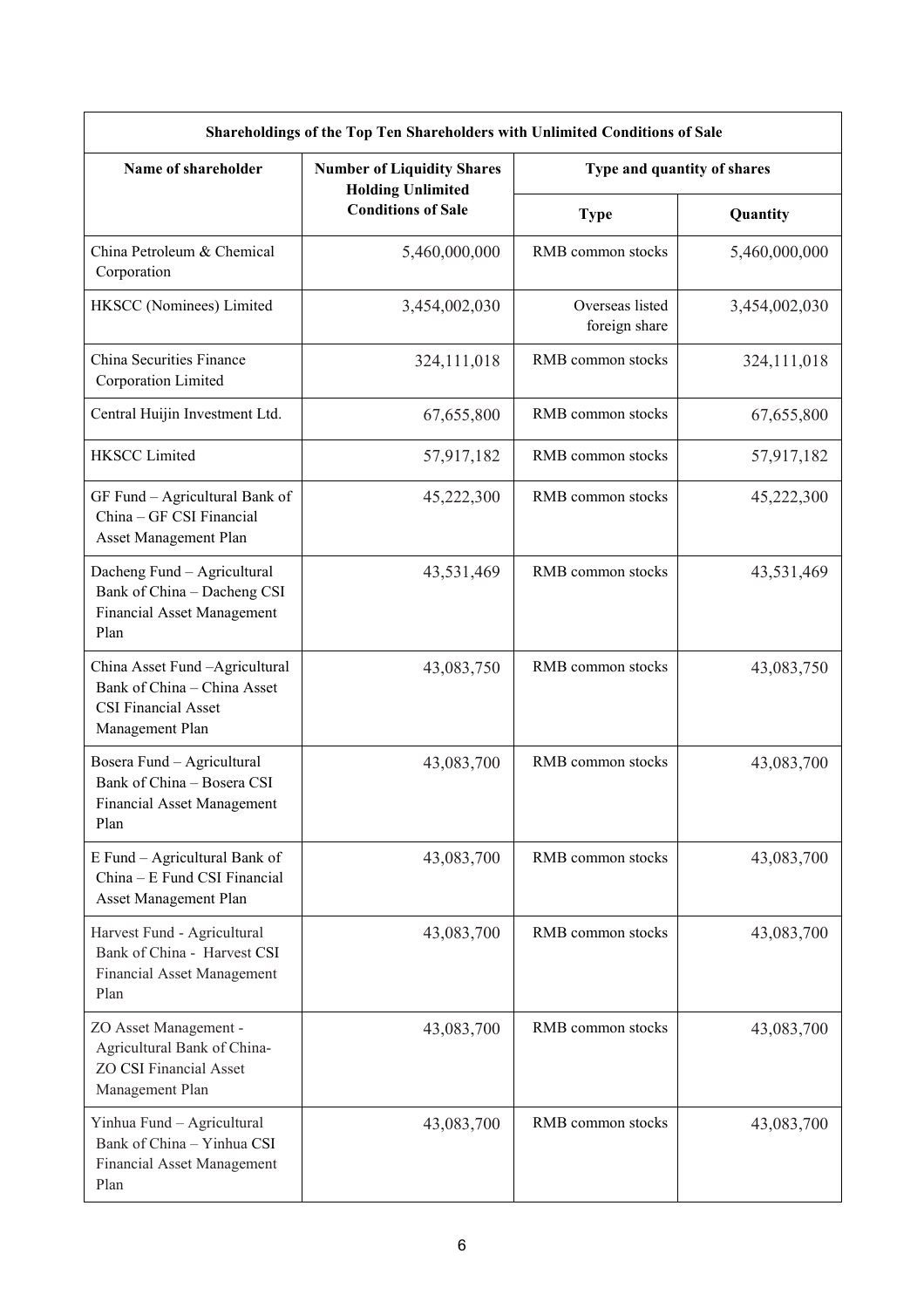| China Southern Asset<br>Management – Agricultural<br>Bank of China – China<br>Southern CSI Financial Asset<br>Management Plan    | 43,083,700                                                                                                                                                                                                                                                                                                                                                                                                                                                                                                                                                                                                                                                                                                                                                           | RMB common stocks | 43,083,700 |  |  |
|----------------------------------------------------------------------------------------------------------------------------------|----------------------------------------------------------------------------------------------------------------------------------------------------------------------------------------------------------------------------------------------------------------------------------------------------------------------------------------------------------------------------------------------------------------------------------------------------------------------------------------------------------------------------------------------------------------------------------------------------------------------------------------------------------------------------------------------------------------------------------------------------------------------|-------------------|------------|--|--|
| ICBC Credit Suisse Fund -<br>Agricultural Bank of China -<br><b>ICBC Credit Suisse CSI</b><br>Financial Asset Management<br>Plan | 43,083,700                                                                                                                                                                                                                                                                                                                                                                                                                                                                                                                                                                                                                                                                                                                                                           | RMB common stocks | 43,083,700 |  |  |
| Explanation of the connected<br>relationship or acting in concert<br>relationship of the above<br>shareholders                   | Among the above-mentioned shareholders, China Petroleum & Chemical Corporation, a state-<br>owned legal person, does not have any connected relationship with the other shareholders, and<br>does not constitute an act-in-concert party under the Administration Measures on Acquisition of<br>Listed Companies. Among the above-mentioned shareholders, HKSCC (Nominees) Limited is a<br>nominee and HKSCC Limited is the nominal holder of the Company's Shanghai-Hong Kong<br>Stock Connect. Apart from the above, the Company is not aware of any other connected<br>relationships among the other shareholders, or whether any other shareholder constitutes an act-<br>in-concert party under the Administrative Measures on Acquisition of Listed Companies. |                   |            |  |  |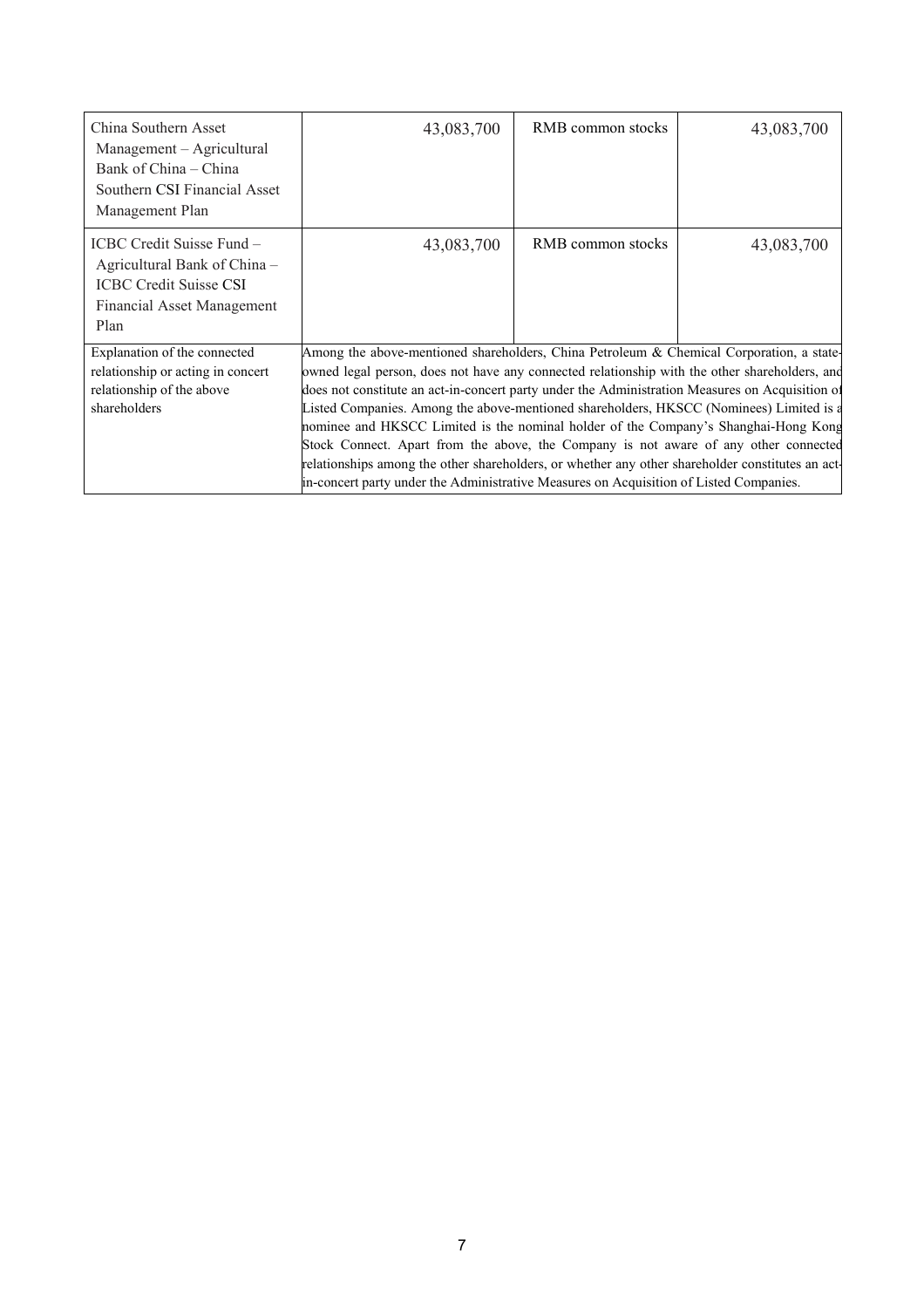### **3. Major Events**

### **3.1 Description of Substantial Changes in Major Financial Report Items and Financial Indicators** of the **Company**

|                             |                                 |                                     |                                 |                  | Unit: RMB'000                                                                                                                                                                                                                                                                                                                                           |
|-----------------------------|---------------------------------|-------------------------------------|---------------------------------|------------------|---------------------------------------------------------------------------------------------------------------------------------------------------------------------------------------------------------------------------------------------------------------------------------------------------------------------------------------------------------|
|                             | As at $30$<br>September<br>2020 | As at 31<br><b>December</b><br>2019 | Increase/<br>decrease<br>amount | Change<br>$(\%)$ | Major reason for change                                                                                                                                                                                                                                                                                                                                 |
| Monetary Funds              | 4,473,987                       | 8,958,538                           | $-4,484,551$                    | $-50.06\%$       | Affected by the fluctuation of<br>international oil price, the sales<br>profit of the reporting period<br>decreased year-on-year. The balance<br>of operating items payable such as<br>taxes payable has declined, and the<br>net cash outflow from operating<br>activities increased, resulting in the<br>decline in the balance of monetary<br>funds. |
| Inventories                 | 5,045,633                       | 6,754,434                           | $-1,708,801$                    | $-25.30\%$       | Affected by COVID-19<br>and the<br>decline in international crude oil<br>prices, the unit cost of Company's<br>inventory fell.                                                                                                                                                                                                                          |
| Construction in<br>progress | 1,193,922                       | 1,815,549                           | $-621,627$                      | $-34.24%$        | A total of RMB650 million was<br>transferred to the oil cleaning<br>project for acceptance.                                                                                                                                                                                                                                                             |
| Accounts payable            | 5,979,599                       | 7,664,296                           | $-1,684,697$                    | $-21.98%$        | Affected by the industry downturn<br>cycle and the epidemic situation, the<br>of<br>materials<br>unit price<br>raw<br>procurement of<br>the<br>Company<br>decreased, and the accounts payable<br>decreased.                                                                                                                                             |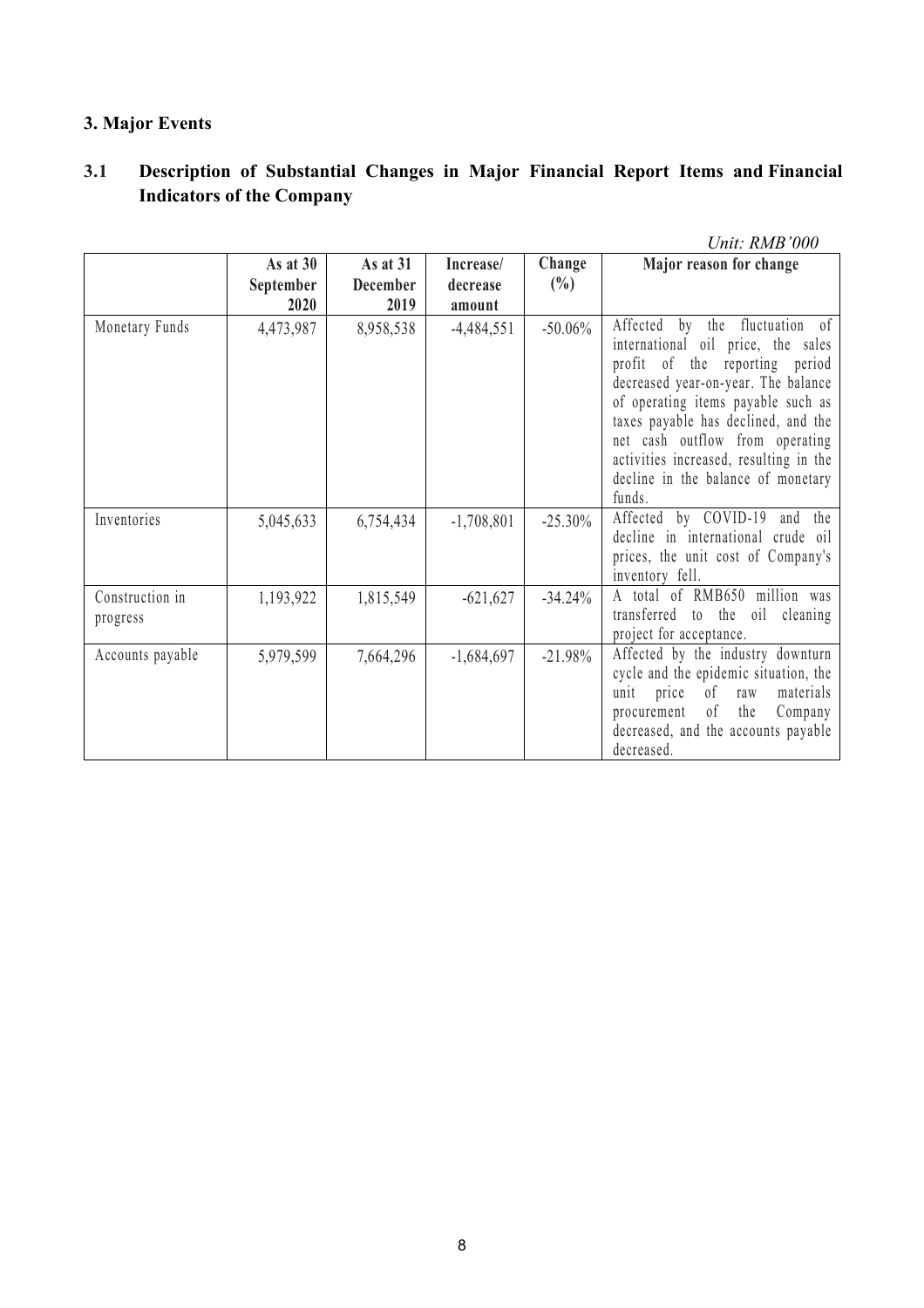|                      |                                                 |            |                                           |             | Unit: RMB'000                                                                                                                                                                                                  |
|----------------------|-------------------------------------------------|------------|-------------------------------------------|-------------|----------------------------------------------------------------------------------------------------------------------------------------------------------------------------------------------------------------|
| Item                 | For the nine-month period<br>ended 30 September |            | Change<br>Increase/<br>$(\%)$<br>decrease |             | Major reason for change                                                                                                                                                                                        |
|                      | 2020                                            | 2019       | amount                                    |             |                                                                                                                                                                                                                |
| Revenue              | 54,953,968                                      | 75,369,599 | $-20,415,631$                             | $-27.09\%$  | Due to the impact of COVID-19,<br>demand in the downstream market<br>has been reduced, while the sharp<br>drop in international crude oil<br>prices has led to a sharp drop in<br>product prices year-on-year. |
| Cost of Sales        | 44,538,544                                      | 62,821,404 | $-18,282,860$                             | $-29.10%$   | Due to the decrease of unit price of<br>crude oil and other major raw<br>materials in the reporting period,<br>the operating cost decreased year-<br>on-year.                                                  |
| R&D Expenses         | 56,596                                          | 29,301     | 29,295                                    | 99.98%      | Research and development projects<br>related to carbon fiber investment<br>increased.                                                                                                                          |
| Impairment of assets | 120,928                                         | $-24,786$  | 145,714                                   | $-587.89\%$ | In March 2020, the crude oil prices<br>fell sharply, and the Company made<br>for<br>provision<br>inventory<br>depreciation.                                                                                    |
| Income tax expenses  | $-352,418$                                      | 285,697    | $-638, 115$                               | $-223.35%$  | by COVID-19<br>the<br>Affected<br>and<br>industry<br>downward<br>the<br>cycle,                                                                                                                                 |

Operating profit  $\vert$  -945,416 | 2,024,585 | -2,970,001 | -146.70% | Affected by COVID-19 and |

Total profit -984,967 1,998,199 -2,983,166 -149.29% period dropped signif<br>resulting in operating losses.

Net profit  $-632,549$   $1,712,502$   $-2,345,051$   $-136.94\%$ 

Company made operating loss in the

downside cycle of the industry, the sales price of the products in this period dropped significantly,

Reporting Period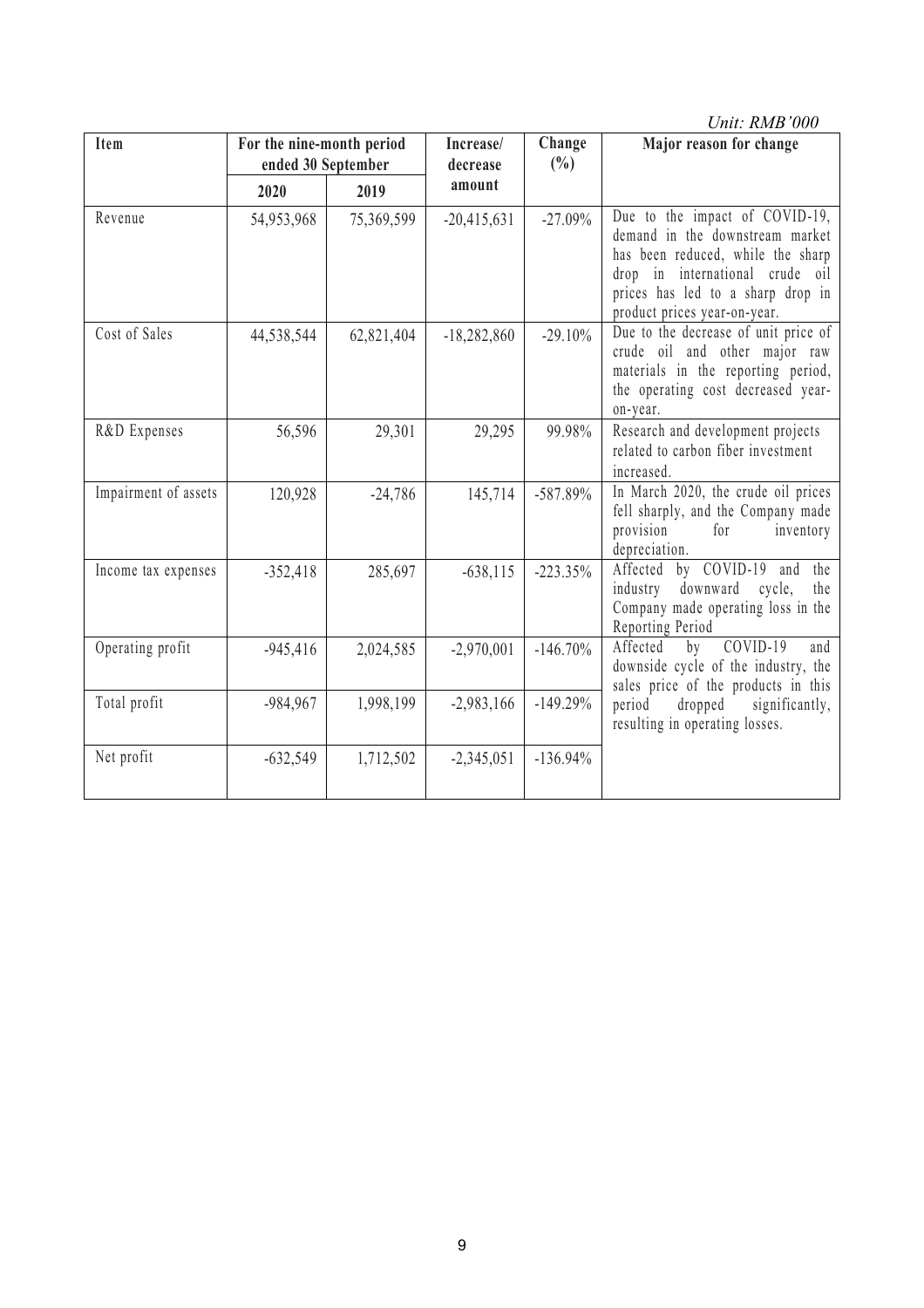| Item                                                               | For the nine-month period<br>ended 30 September |              | Increase/<br>decrease | Change<br>$(\% )$ | Major reason for change                                                                                                                                                                                                                                                                                                                                                  |
|--------------------------------------------------------------------|-------------------------------------------------|--------------|-----------------------|-------------------|--------------------------------------------------------------------------------------------------------------------------------------------------------------------------------------------------------------------------------------------------------------------------------------------------------------------------------------------------------------------------|
|                                                                    | 2020                                            | 2019         | amount                |                   |                                                                                                                                                                                                                                                                                                                                                                          |
| Net cash flows used<br>from operating<br>activities                | $-2,114,789$                                    | $-414,628$   | $-1,700,161$          | 410.04%           | Affected by<br>the fluctuation of<br>international oil price, the sales<br>profit of the reporting period<br>decreased year-on-year. The balance<br>of operating items payable such as<br>taxes payable has declined, and the<br>net cash outflow from operating<br>activities increased, resulting in the<br>increase of net cash outflow from<br>operating activities. |
| Net cash flows used<br>from investing<br>activities                | $-4,985,913$                                    | $-2,826,492$ | $-2,159,421$          | 76.40%            | Due to the investment in the merger<br>and acquisition of Zhejiang Jinlian<br>petrochemical<br>storage<br>and<br>Transportation Co., Ltd. and the<br>increase of structural deposits in the<br>reporting period, the cash outflow<br>from investing activities increased.                                                                                                |
| Net cash flows<br>generated/(used)<br>from financing<br>activities | 3,123,031                                       | $-2,265,390$ | 5,388,421             | $-237.86%$        | In the reporting period, short-term<br>financing bonds were<br>issued,<br>resulting in the increase in cash<br>inflows from financing activities.                                                                                                                                                                                                                        |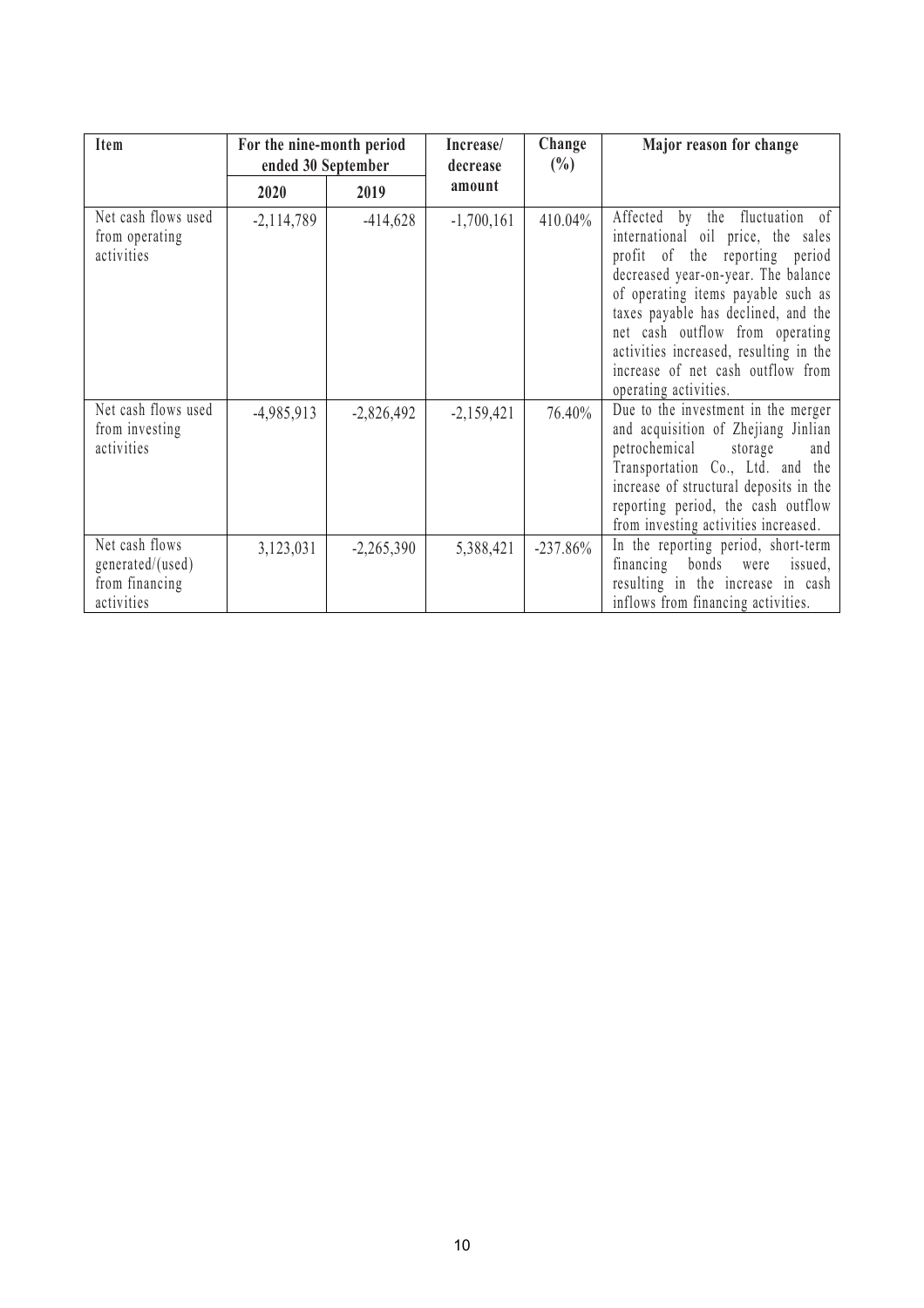#### **3.2 A warning and an explanation for the forecast that the accumulated net profit from the beginning of the year to the end of the nextreporting period may be a loss, or the major changes compared with the same period of last year**

Due to the spread of COVID-19 and abnormal price fluctuations in the international crude oil market and other factors, the prices of the Company's major products have dropped significantly in the first three quarters of 2020 compared with the same period of last year, and the gross profit of the products has dropped significantly, which has a negative impact on the Company's sales revenue and profit. It is expected that in the fourth quarter of 2020, the Company will still face the severe and complex domestic and international economic situation and industrial situation, and the Company's accumulated net profit in 2020 will drop significantly compared with the same period of last year.

The above information is only a preliminary estimate, the accurate financial data shall be subject to the Company's officially disclosed annual report for 2020.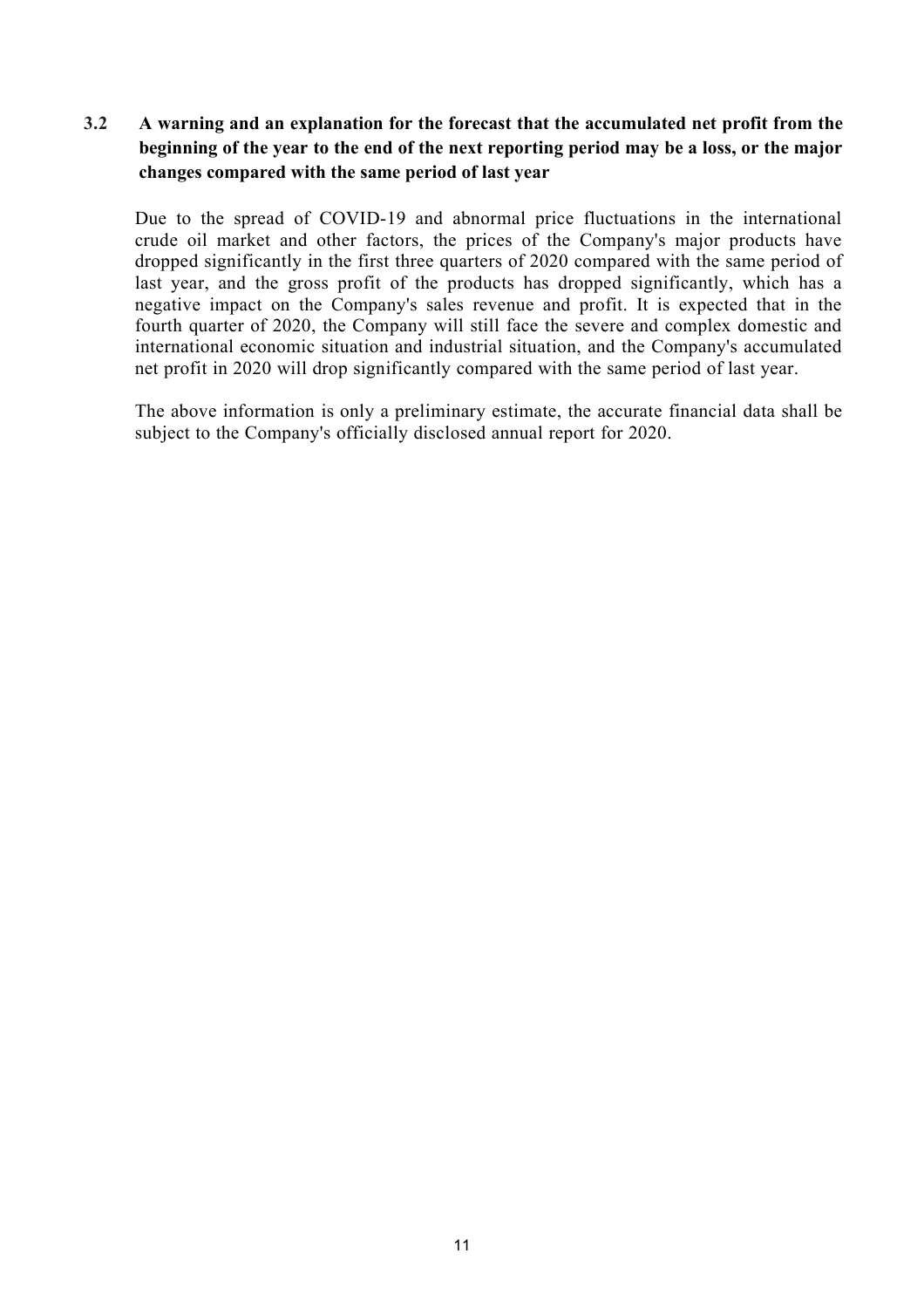### **4. Appendix**

### **4.1 CONSOLIDATED BALANCE SHEETS AS AT 30 SEPTEMBER 2020**

| <b>Items</b>                             | As at 30       | Unit: RMB 000 Audit type:unaudited<br>As at 31 |
|------------------------------------------|----------------|------------------------------------------------|
|                                          | September 2020 | December 2019                                  |
| <b>Current assets</b>                    |                |                                                |
| Cash at bank and on hand                 | 4,473,987      | 8,958,538                                      |
| <b>Transactional financial assets</b>    | 1,421,500      | 3,318,407                                      |
| Derivative financial assets              | 20,828         | 263                                            |
| Accounts payable                         | 1,954,850      | 1,639,916                                      |
| Accounts receivable financing            | 1,487,260      | 1,540,921                                      |
| Advances to suppliers                    | 75,417         | 56,602                                         |
| Other receivables                        | 27,626         | 28,111                                         |
| Including: Interests receivable          | 728            | 10,927                                         |
| Inventories                              | 5,045,633      | 6,754,434                                      |
| Other assets classified as held for sale | 3,046,324      | 11,971                                         |
| <b>Total current assets</b>              | 17,553,425     | 22,309,163                                     |
| <b>Non-current assets</b>                |                |                                                |
| Long-term equity investments             | 5,682,168      | 5,328,758                                      |
| Investment in other equity instruments   | 5,000          | 5,000                                          |
| Investment properties                    | 371,419        | 367,468                                        |
| <b>Fixed assets</b>                      | 11,729,840     | 11,322,850                                     |
| Construction in progress                 | 1,193,922      | 1,815,549                                      |
| Right-of-use assets                      | 16,995         | 23,648                                         |
| Intangible assets                        | 418,159        | 337,846                                        |
| Long-term prepaid expenses               | 417,432        | 463,780                                        |
| Deferred tax assets                      | 533,458        | 150,832                                        |
| Other non-current assets                 | 7,019,457      | 3,511,234                                      |
| <b>Total non-current assets</b>          | 27,387,850     | 23,326,965                                     |
| <b>Total assets</b>                      | 44,941,275     | 45,636,128                                     |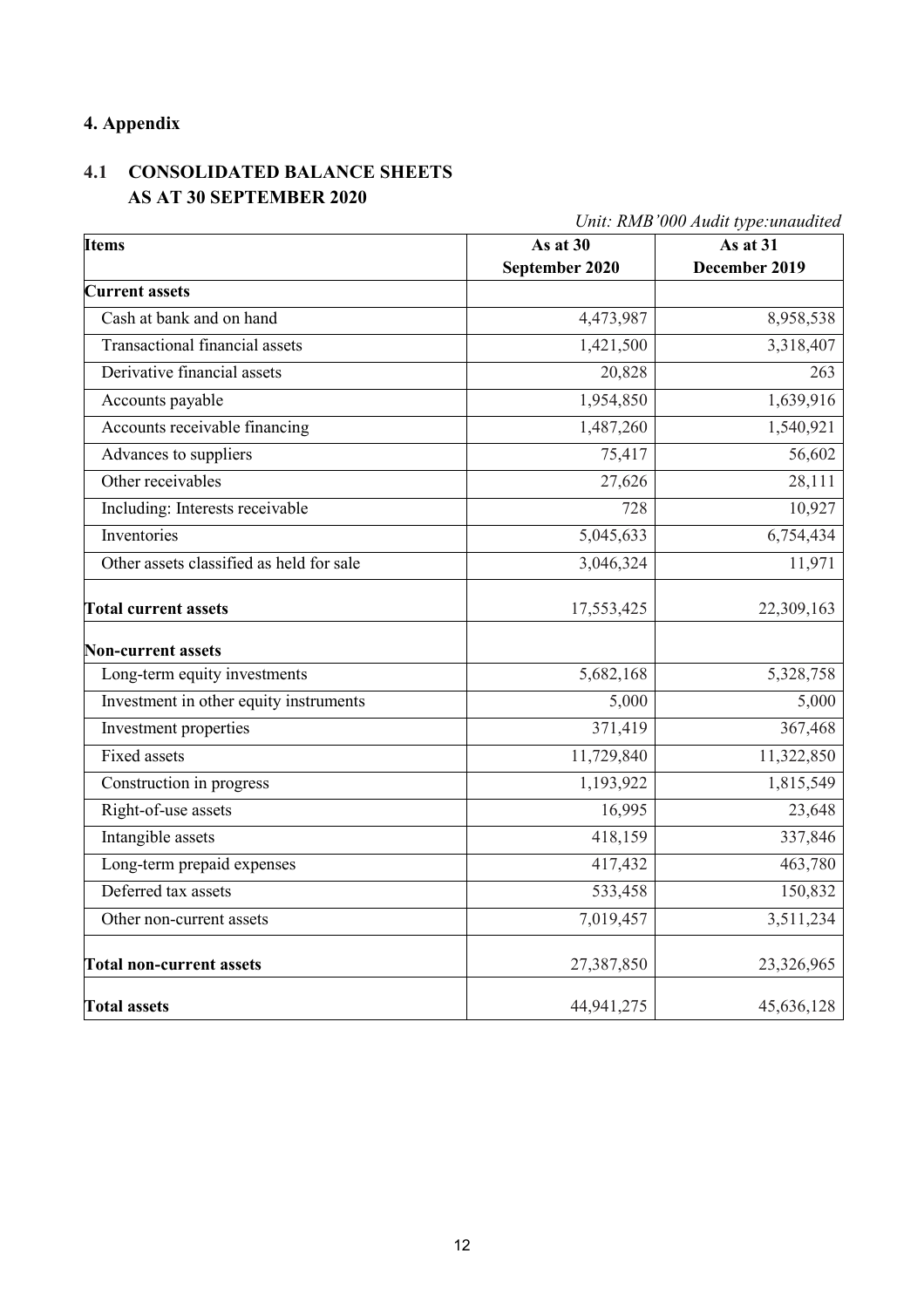### **CONSOLIDATED BALANCE SHEETS (CONTINUED) AS AT 30 SEPTEMBER 2020**

*Unit: RMB'000 Audit type:unaudited*

| <b>Items</b>                                   | As at 30       | As at 31      |
|------------------------------------------------|----------------|---------------|
|                                                | September 2020 | December 2019 |
| <b>Current liabilities</b>                     |                |               |
| Short-term borrowings                          | 3,040,000      | 1,547,600     |
| Derivative financial liabilities               | 30,509         | 799           |
| Notes payable                                  | 555,534        | 733,900       |
| Accounts payable                               | 5,979,599      | 7,664,296     |
| <b>Contract Liabilities</b>                    | 631,352        | 660,783       |
| Employee benefits payable                      | 624,920        | 189,547       |
| Taxes payable                                  | 1,250,938      | 3,803,287     |
| Other payables                                 | 1,539,767      | 867,967       |
| Including: Interests payable                   | 2,208          | 1,686         |
| Dividends payable                              | 29,522         | 29,144        |
| Non-current liabilities due within one year    | 11,067         | 11,450        |
| Other current liabilities                      | 3,004,123      |               |
| <b>Total current liabilities</b>               | 16,667,809     | 15,479,629    |
| <b>Non-current liabilities</b>                 |                |               |
| Lease liabilities                              | 6,890          | 10,593        |
| Deferred revenue                               | 122,505        | 130,005       |
| Deferred tax liabilities                       | 36,704         |               |
| <b>Total non-current liabilities</b>           | 166,099        | 140,598       |
| <b>Total liabilities</b>                       | 16,833,908     | 15,620,227    |
| Owners' equity (or shareholders' equity)       |                |               |
| Paid-in capital (or share capital)             | 10,823,814     | 10,823,814    |
| Capital surplus                                | 610,327        | 610,327       |
| Other comprehensive income                     | 9,830          | 17,838        |
| Specific reserve                               | 92,919         | 57,137        |
| Surplus reserve                                | 6,437,010      | 6,437,010     |
| Undistributed profits                          | 9,998,138      | 11,939,215    |
| Total equity attributable to equity owners     | 27,972,038     | 29,885,341    |
| (or shareholders) of the Company               |                |               |
| <b>Minority interests</b>                      | 135,329        | 130,560       |
| Total Owners' equity (or shareholders' equity) | 28, 107, 367   | 30,015,901    |
| <b>Total liabilities and Owners' equity</b>    |                |               |
| (or shareholders' equity)                      | 44, 941, 275   | 45,636,128    |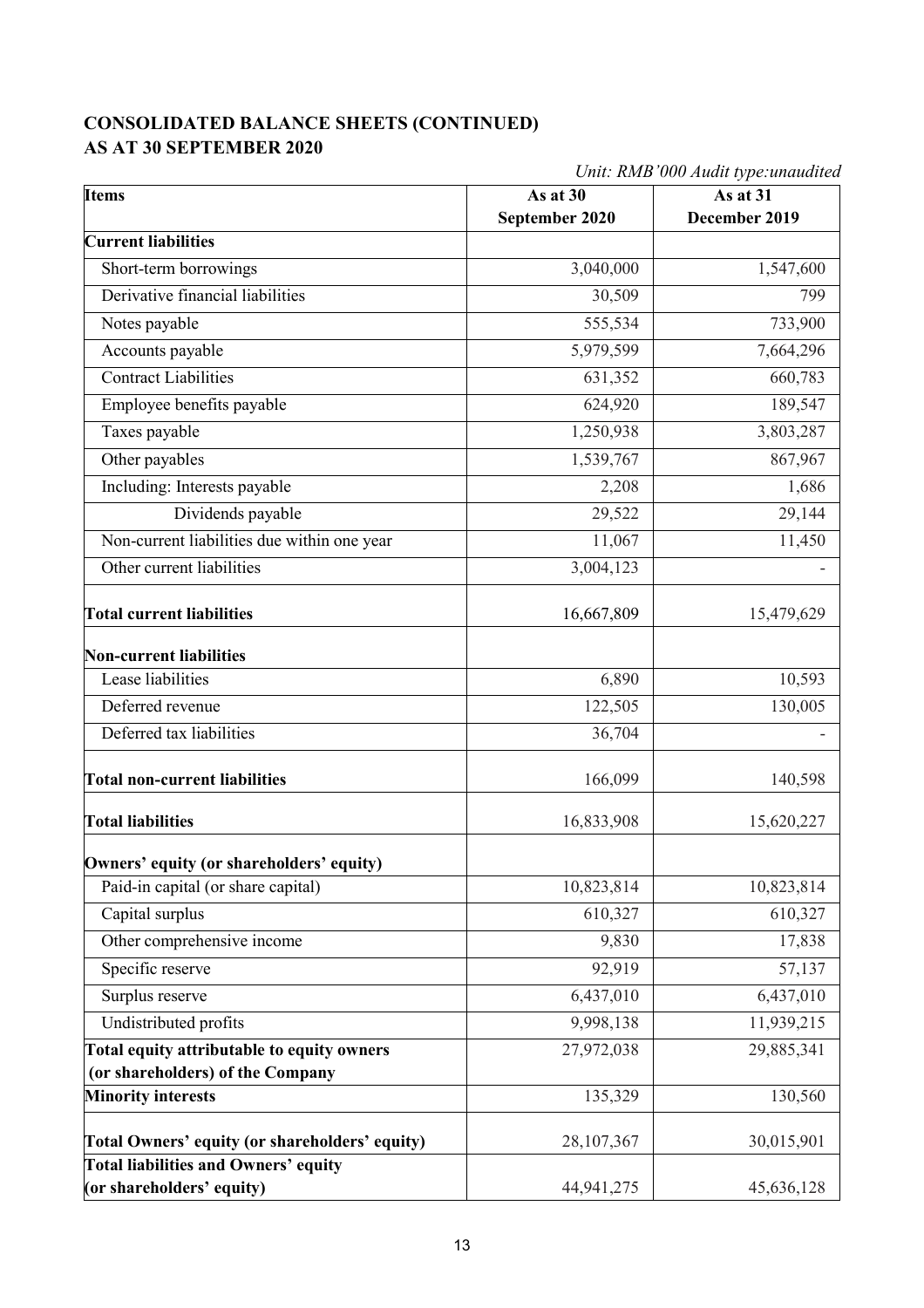### **PARENT COMPANY BALANCE SHEETS AS AT 30 SEPTEMBER 2020**

|                                          | Unit: RMB'000 Audit type: unaudited |               |  |  |  |  |
|------------------------------------------|-------------------------------------|---------------|--|--|--|--|
| <b>Items</b>                             | As at $30$                          | As at $31$    |  |  |  |  |
|                                          | September 2020                      | December 2019 |  |  |  |  |
| <b>Current assets</b>                    |                                     |               |  |  |  |  |
| Cash at bank and on hand                 | 3,113,935                           | 7,263,279     |  |  |  |  |
| Transactional financial assets           | 1,421,500                           | 3,318,407     |  |  |  |  |
| Derivative financial assets              | 20,828                              |               |  |  |  |  |
| Accounts payable                         | 1,568,405                           | 1,310,449     |  |  |  |  |
| Accounts receivable financing            | 686,242                             | 669,889       |  |  |  |  |
| Advances to suppliers                    | 34,710                              | 47,547        |  |  |  |  |
| Other receivables                        | 16,652                              | 14,637        |  |  |  |  |
| Including: Interests receivable          | 290                                 | 10,617        |  |  |  |  |
| Inventories                              | 4,830,435                           | 6,368,389     |  |  |  |  |
| Other assets classified as held for sale | 3,029,919                           |               |  |  |  |  |
| <b>Total current assets</b>              | 14,722,626                          | 18,992,597    |  |  |  |  |
| Non-current assets                       |                                     |               |  |  |  |  |
| Long-term equity investments             | 7,007,410                           | 6,489,898     |  |  |  |  |
| Investment properties                    | 400,762                             | 397,573       |  |  |  |  |
| <b>Fixed assets</b>                      | 11,277,355                          | 11,123,442    |  |  |  |  |
| Construction in progress                 | 1,189,911                           | 1,814,985     |  |  |  |  |
| Right-of-use assets                      | 13,507                              | 20,520        |  |  |  |  |
| Intangible assets                        | 289,466                             | 298,914       |  |  |  |  |
| Long-term prepaid expenses               | 409,192                             | 455,391       |  |  |  |  |
| Deferred tax assets                      | 521,777                             | 138,648       |  |  |  |  |
| Other non-current assets                 | 7,019,457                           | 3,511,234     |  |  |  |  |
| <b>Total non-current assets</b>          | 28,128,837                          | 24,250,605    |  |  |  |  |
| <b>Total assets</b>                      | 42,851,463                          | 43,243,202    |  |  |  |  |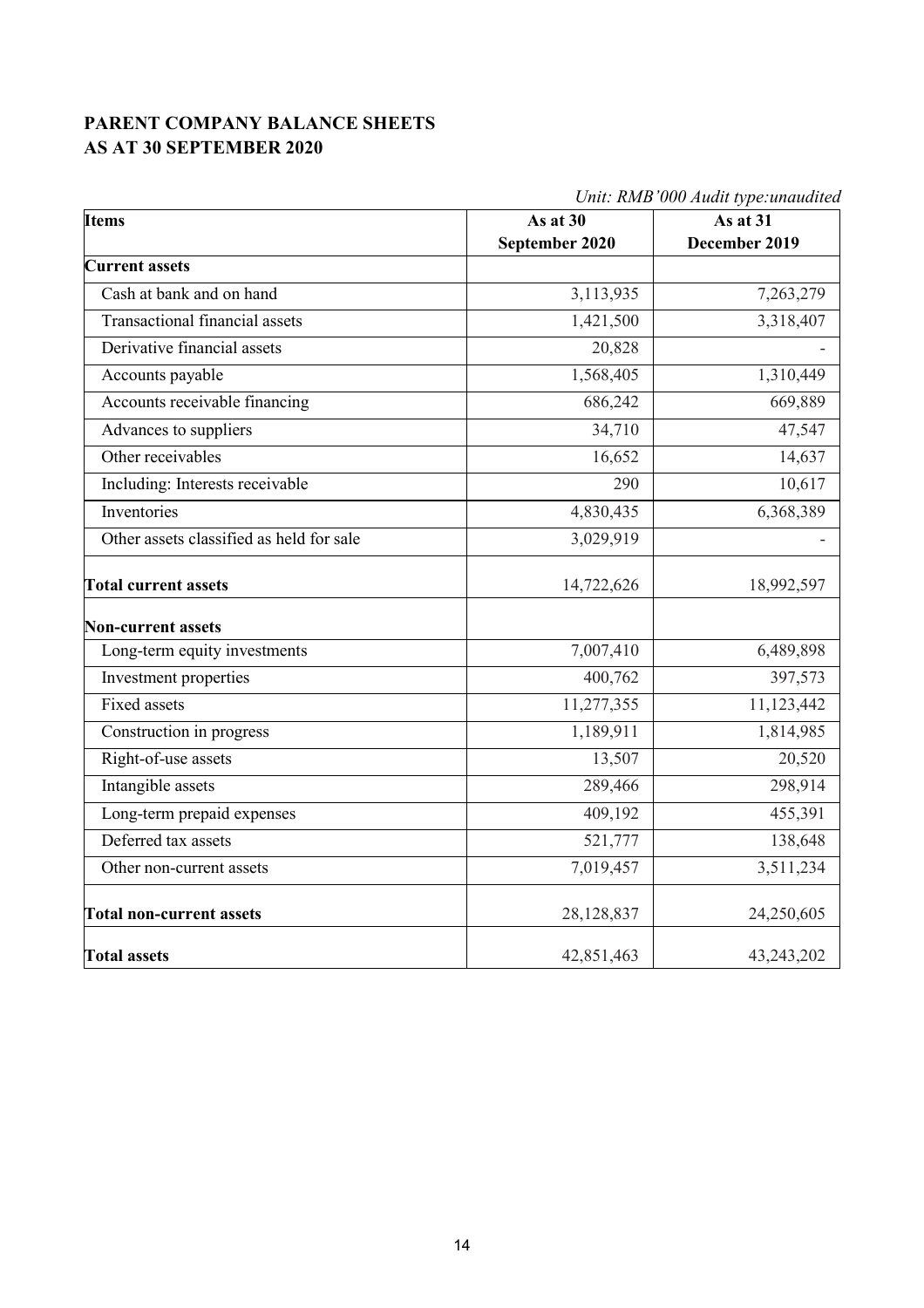### **PARENT COMPANY BALANCE SHEETS (CONTINUED) AS AT 30 SEPTEMBER 2020**

|                                                                          |               | Unit: RMB'000 Audit type: unaudited |  |  |
|--------------------------------------------------------------------------|---------------|-------------------------------------|--|--|
| <b>Items</b>                                                             | As at the end | As at the beginning                 |  |  |
|                                                                          | of the period | of the year                         |  |  |
|                                                                          | (unaudited)   | (audited)                           |  |  |
| <b>Current liabilities</b>                                               |               |                                     |  |  |
| Short-term borrowings                                                    | 3,000,000     | 1,500,000                           |  |  |
| Derivative financial liabilities                                         | 30,509        |                                     |  |  |
| Notes payable                                                            | 514,196       | 715,000                             |  |  |
| Accounts payable                                                         | 4,917,348     | 5,951,568                           |  |  |
| <b>Contract Liabilities</b>                                              | 542,947       | 601,912                             |  |  |
| Employee benefits payable                                                | 615,007       | 183,912                             |  |  |
| Taxes payable                                                            | 1,222,891     | 3,776,221                           |  |  |
| Other payables                                                           | 1,503,050     | 854,759                             |  |  |
| Including: Interests payable                                             | 2,167         | 1,531                               |  |  |
| Dividends payable                                                        | 29,522        | 29,144                              |  |  |
| Non-current liabilities due within one year                              | 8,904         | 10,059                              |  |  |
| Other current liabilities                                                | 3,004,123     |                                     |  |  |
| <b>Total current liabilities</b>                                         | 15,358,975    | 13,593,431                          |  |  |
| <b>Non-current liabilities</b>                                           |               |                                     |  |  |
| Lease liabilities                                                        | 5,582         | 8,860                               |  |  |
| Deferred revenue                                                         | 122,505       | 130,005                             |  |  |
| <b>Total non-current liabilities</b>                                     | 128,087       | 138,865                             |  |  |
| <b>Total liabilities</b>                                                 | 15,487,062    | 13,732,296                          |  |  |
| Owners' equity (or shareholders' equity)                                 |               |                                     |  |  |
| Paid-in capital (or share capital)                                       | 10,823,814    | 10,823,814                          |  |  |
| Capital surplus                                                          | 600,768       | 600,768                             |  |  |
| Other comprehensive income                                               | 9,830         | 17,838                              |  |  |
| Specific reserve                                                         | 92,919        | 57,135                              |  |  |
| Surplus reserve                                                          | 6,437,010     | 6,437,010                           |  |  |
| Undistributed profits                                                    | 9,400,060     | 11,574,341                          |  |  |
| <b>Total Owners' equity (or shareholders' equity)</b>                    | 27,364,401    | 29,510,906                          |  |  |
| <b>Total liabilities and Owners' equity</b><br>(or shareholders' equity) | 42,851,463    | 43,243,202                          |  |  |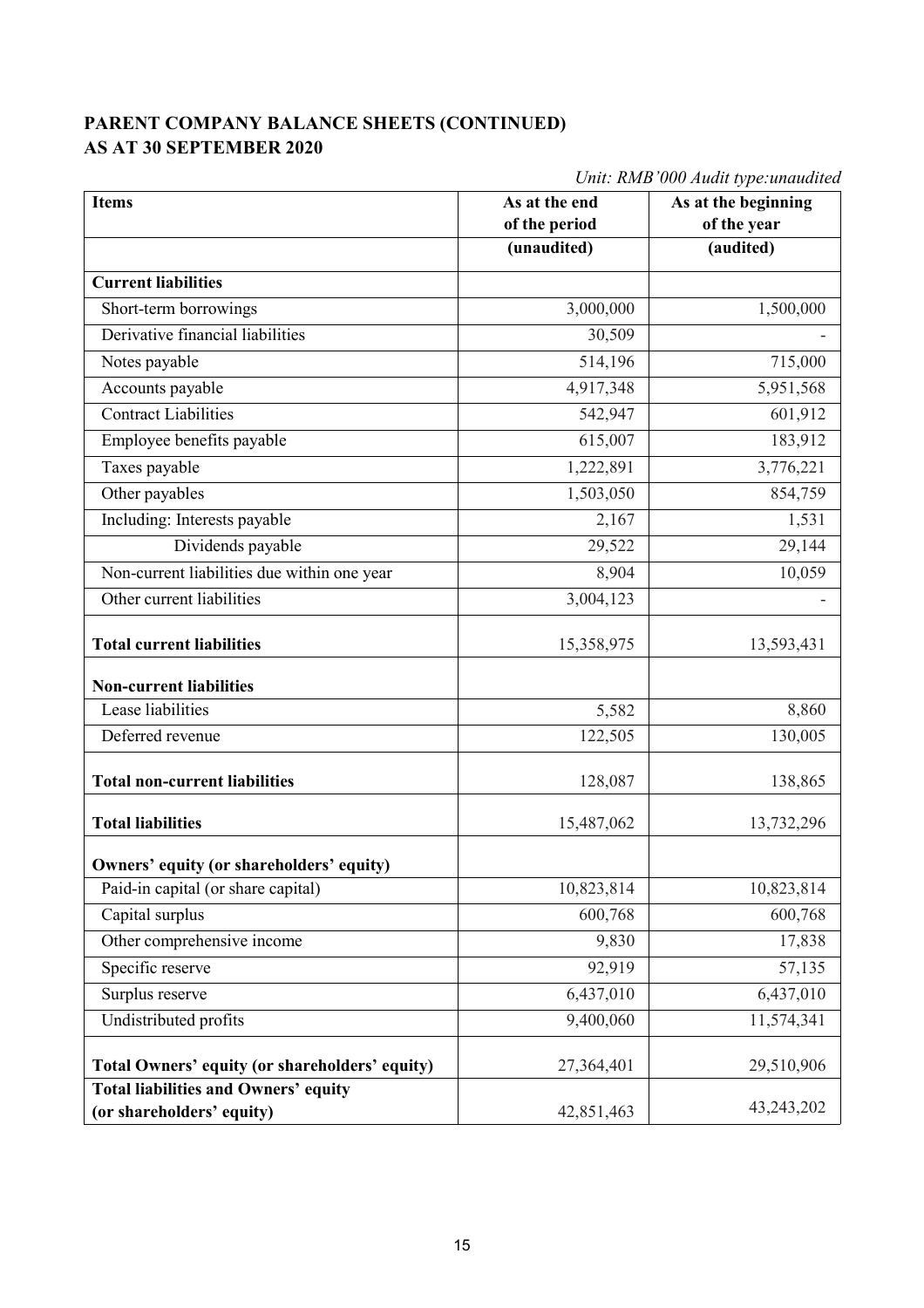### **4.2 CONSOLIDATED INCOME STATEMENTS FOR THE NINE MONTHS ENDED 30 SEPTEMBER 2020**

| Unii. Ismb vyy Augu type, andudica                             |              |              |                    |                    |
|----------------------------------------------------------------|--------------|--------------|--------------------|--------------------|
| <b>Items</b>                                                   | <b>Third</b> | <b>Third</b> | <b>First three</b> | <b>First three</b> |
|                                                                | quarter of   | quarter of   | quarters of        | quarters of        |
|                                                                | 2020         | 2019         | 2020               | 2019               |
|                                                                | (July to     | (July to     | (January to        | (January to        |
|                                                                | September)   | September)   | September)         | September)         |
| Total revenue                                                  | 19,290,616   | 23,377,016   | 54,953,968         | 75,369,599         |
| Including: Revenue                                             | 19,290,616   | 23,377,016   | 54,953,968         | 75,369,599         |
| <b>Total operating cost</b>                                    | 18,151,906   | 23,065,995   | 56,406,200         | 74,160,447         |
| Including: Cost of sales                                       | 13,628,744   | 19,156,674   | 44,538,544         | 62,821,404         |
| Taxes and surcharges                                           | 3,778,954    | 3,188,715    | 9,480,751          | 9,018,863          |
| Selling and distribution expenses                              | 118,898      | 128,952      | 348,864            | 389,367            |
| General and administrative expenses                            | 700,395      | 673,567      | 2,211,438          | 2,189,749          |
| R&D expenses                                                   | 11,068       | 7,922        | 58,596             | 29,301             |
| Financial expenses                                             | $-86,153$    | $-89,835$    | $-231,993$         | $-288,237$         |
| Add: Other income                                              | 4,333        | 460          | 20,828             | 3,011              |
| Investment income ("-" to indicate loss)                       | 166,016      | 189,251      | 500,744            | 709,218            |
| Including: Share of income of associates<br>and joint ventures | 140,996      | 225,633      | 414,708            | 717,863            |
| Change in fair value gains ("-" to indicate<br>loss)           | $-5,652$     | 5,191        | 3,629              | $-7,250$           |
| Asset impairment losses ("-" to indicate<br>loss)              |              | -            |                    | $-2$               |
| Asset impairment losses ("-" to indicate<br>loss)              |              | -            | $-120,928$         | $-24,786$          |
| Asset disposal income ("-" to indicate loss)                   | 87,287       | 153,966      | 102,543            | 135,242            |

*Unit: RMB'000 Audit type:unaudited*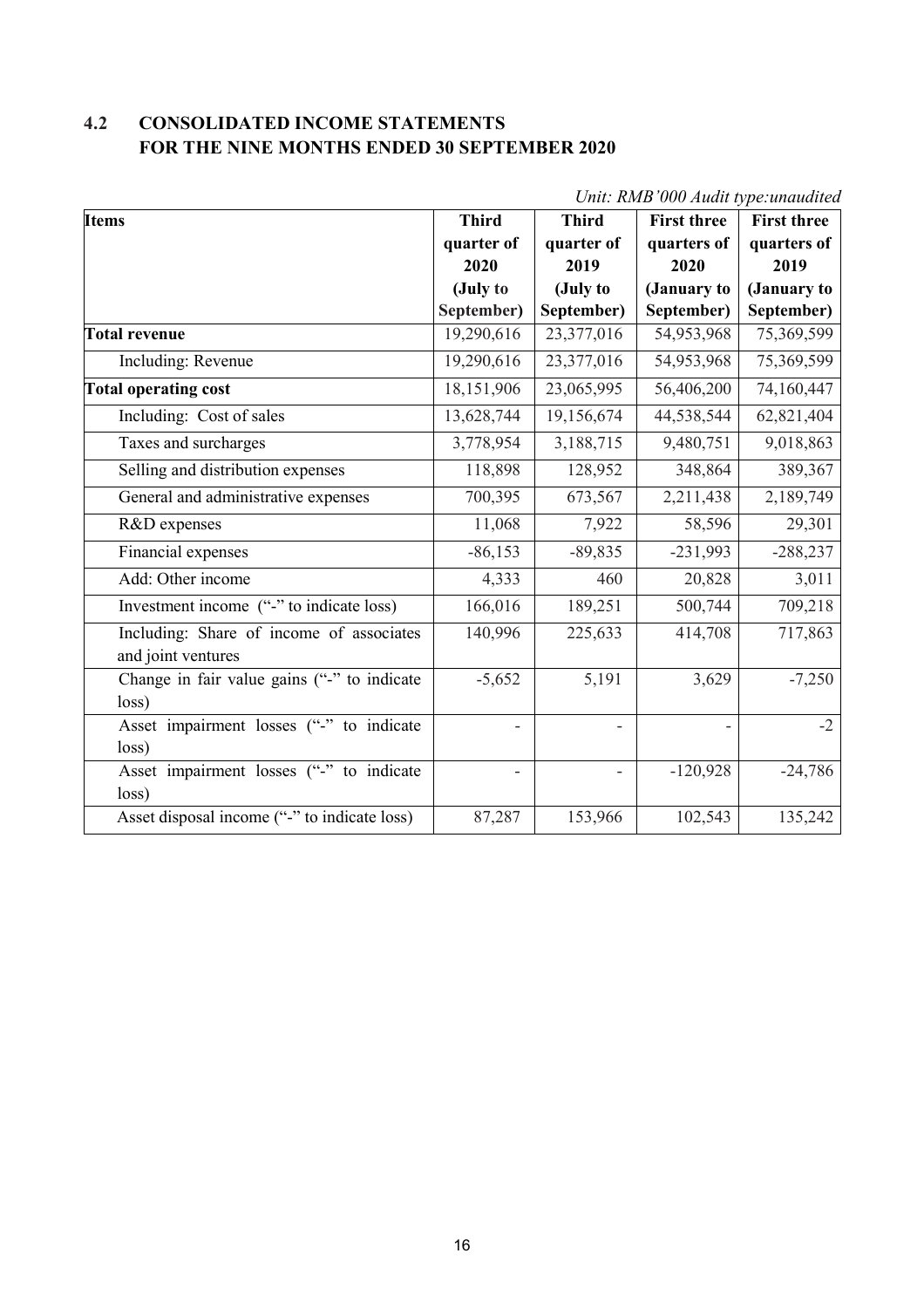#### **CONSOLIDATED INCOME STATEMENTS (CONTINUED) FOR THE NINE MONTHS ENDED 30 SEPTEMBER 2020**

|                                                                                 |              |              | опи. кир ооо лиши туре иншийней |                    |
|---------------------------------------------------------------------------------|--------------|--------------|---------------------------------|--------------------|
| <b>Items</b>                                                                    | <b>Third</b> | <b>Third</b> | <b>First three</b>              | <b>First three</b> |
|                                                                                 | quarter of   | quarter of   | quarters of                     | quarters of        |
|                                                                                 | 2020         | 2019         | 2020                            | 2019               |
|                                                                                 | (July to     | (July to     | (January to                     | (January to        |
|                                                                                 | September)   | September)   | September)                      | September)         |
| Operating profit ("-" to indicate loss)                                         | 1,390,694    | 659,889      | $-945,416$                      | 2,024,585          |
| Add: Non-operating income                                                       | 6,369        | 2,112        | 13,075                          | 12,998             |
| Less: Non-operating expenses                                                    | 27,412       | 23,045       | 52,626                          | 39,384             |
| Total profit ("-" to indicate loss)                                             | 1,369,651    | 638,956      | -984,967                        | 1,998,199          |
| Less: Income tax expenses                                                       | 293,882      | 70,171       | $-352,418$                      | 285,697            |
| Net Profit ("-" to indicate loss)                                               | 1,075,769    | 568,785      | $-632,549$                      | 1,712,502          |
| Classification by business continuity                                           |              |              |                                 |                    |
| 1. Profit from continuing operations ("-" to<br>indicate loss)                  | 1,075,769    | 568,785      | $-632,549$                      | 1,712,502          |
| Classification by ownership                                                     |              |              |                                 |                    |
| 1. Attributable to equity shareholders of the<br>Company ("-" to indicate loss) | 1,073,853    | 534,891      | $-642,219$                      | 1,672,132          |
| 2. Minority interests ("-" to indicate loss)                                    | 1,916        | 33,894       | 9,670                           | 40,370             |
| Other comprehensive income, net of tax                                          | 1,248        |              | $-8,008$                        | $-3,667$           |
| <b>Total comprehensive income</b>                                               | 1,077,017    | 568,785      | $-640,557$                      | 1,708,835          |
| Attributable to equity shareholders of the<br>Company                           | 1,075,101    | 534,891      | $-650,227$                      | 1,668,465          |
| Minority interests                                                              | 1,916        | 33,894       | 9,670                           | 40,370             |
| Earnings per share                                                              |              |              |                                 |                    |
| Basic earnings per share (RMB)                                                  | 0.099        | 0.039        | $-0.059$                        | 0.144              |
| Diluted earnings per share (RMB)                                                | 0.099        | 0.039        | $-0.059$                        | 0.144              |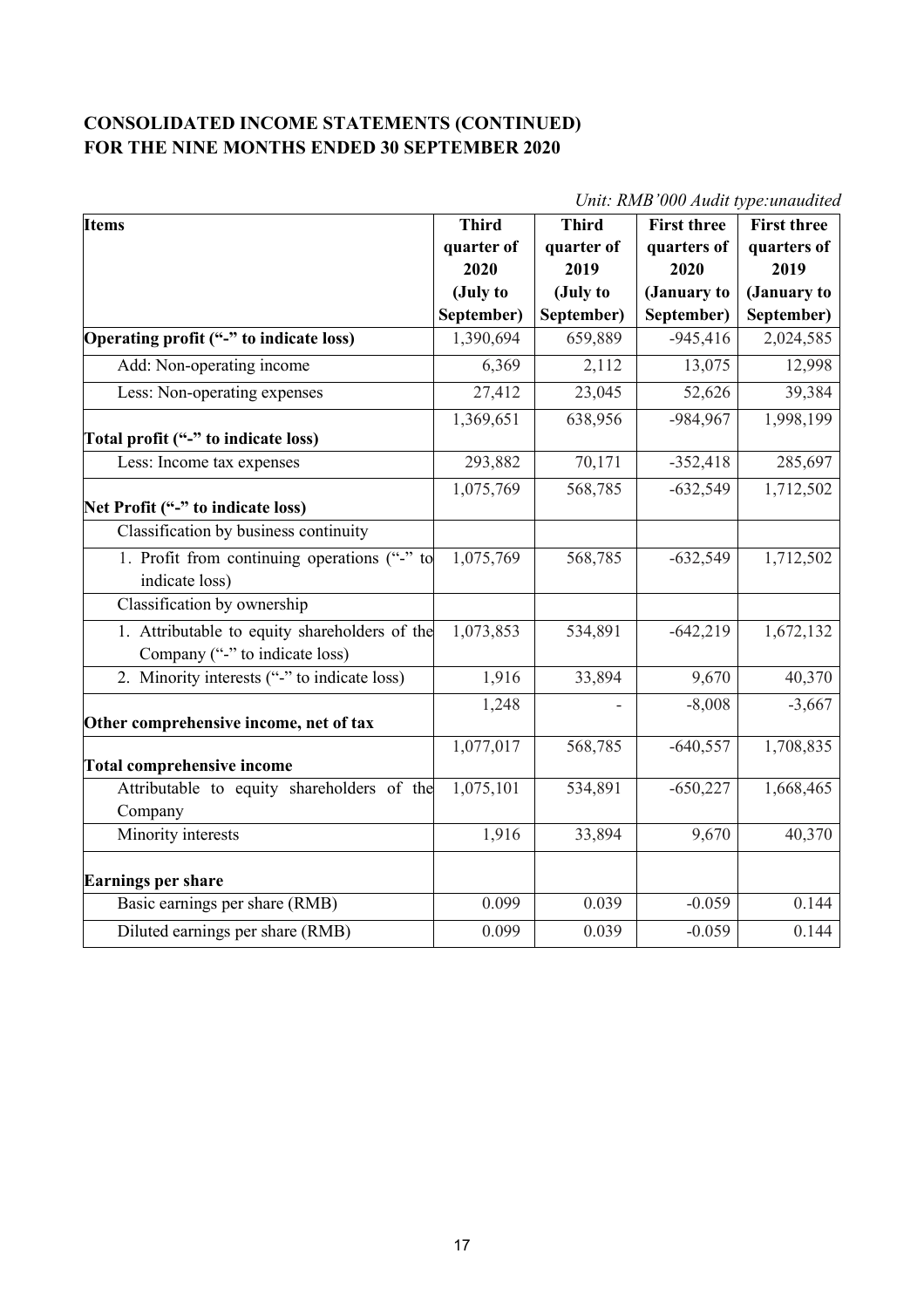#### **PARENT COMPANY INCOME STATEMENTS FOR THE NINE MONTHS ENDED 30 SEPTEMBER 2020**

| <b>Items</b>                                                   | Unit: RMB 000 Audit type: unaudited<br><b>Third</b><br><b>Third</b><br><b>First three</b><br><b>First three</b> |                    |              |                     |
|----------------------------------------------------------------|-----------------------------------------------------------------------------------------------------------------|--------------------|--------------|---------------------|
|                                                                | quarter of                                                                                                      |                    | quarters of  |                     |
|                                                                | 2020                                                                                                            | quarter of<br>2019 | 2020         | quarters of<br>2019 |
|                                                                | (July to                                                                                                        | (July to           | (January to  | (January to         |
|                                                                | September)                                                                                                      | September)         | September)   | September)          |
| Revenue                                                        | 16,533,774                                                                                                      | 19,739,126         | 46,213,006   | 58,201,333          |
| Less: Cost of sales                                            | 10,949,967                                                                                                      | 15,580,341         | 36,048,185   | 45,896,166          |
| Taxes and surcharges                                           | 3,775,600                                                                                                       | 3,184,365          | 9,470,469    | 9,002,880           |
|                                                                |                                                                                                                 |                    |              |                     |
| Selling and distribution expenses                              | 95,676                                                                                                          | 106,167            | 287,219      | 321,851             |
| General and administrative expenses                            | 678,240                                                                                                         | 648,420            | 2,151,132    | 2,109,136           |
| R&D expenses                                                   | 7,926                                                                                                           | 5,823              | 51,590       | 23,354              |
| Financial expenses                                             | $-80,799$                                                                                                       | $-72,706$          | $-210,389$   | $-258,220$          |
| Add: Other income                                              | 2,086                                                                                                           | 342                | 17,230       | 1,294               |
| $(^{44}_{-22})$<br>to indicate<br>Investment income<br>loss)   | 159,717                                                                                                         | 209,083            | 446,095      | 711,098             |
| Including: Share of income of associates and<br>joint ventures | 231,071                                                                                                         | 208,362            | 459,064      | 671,858             |
| Change in fair value gains ("-" to indicate<br>loss)           | $-5,944$                                                                                                        | 5,495              | 3,093        | $-6,757$            |
| Credit impairment losses ("-" to indicate loss)                |                                                                                                                 |                    |              | $-7$                |
| Asset impairment losses ("-" to indicate loss)                 |                                                                                                                 |                    | $-120,140$   | $-24,786$           |
| Asset disposal income ("-" to indicate loss)                   | $-37$                                                                                                           | $-3,243$           | 15,219       | $-27,015$           |
| Operating profit ("-" to indicate loss)                        | 1,262,986                                                                                                       | 498,393            | $-1,223,703$ | 1,759,993           |
| Add: Non-operating income                                      | 4,584                                                                                                           | 2,005              | 11,150       | 7,141               |
| Less: Non-operating expenses                                   | 27,376                                                                                                          | 23,042             | 52,581       | 39,379              |
| Total profit ("-" to indicate loss)                            | 1,240,194                                                                                                       | 477,356            | $-1,265,134$ | 1,727,755           |
| Less: Income tax expenses                                      | 283,479                                                                                                         | 63,142             | $-389,711$   | 256,560             |
| Net Profit ("-" to indicate loss)                              | 956,715                                                                                                         | 414,214            | $-875,423$   | 1,471,195           |
| 1. Profit from continuing operations ("-" to                   | 956,715                                                                                                         | 414,214            | $-875,423$   | 1,471,195           |
| indicate loss)                                                 |                                                                                                                 |                    |              |                     |
| Other comprehensive income, net of tax                         | 1,248                                                                                                           |                    | $-8,008$     | $-3,667$            |
| <b>Total comprehensive income</b>                              | 957,963                                                                                                         | 414,214            | $-883,431$   | 1,467,528           |

 $U_{\text{init}}$ :  $\text{PMP}$ '000 *Audit*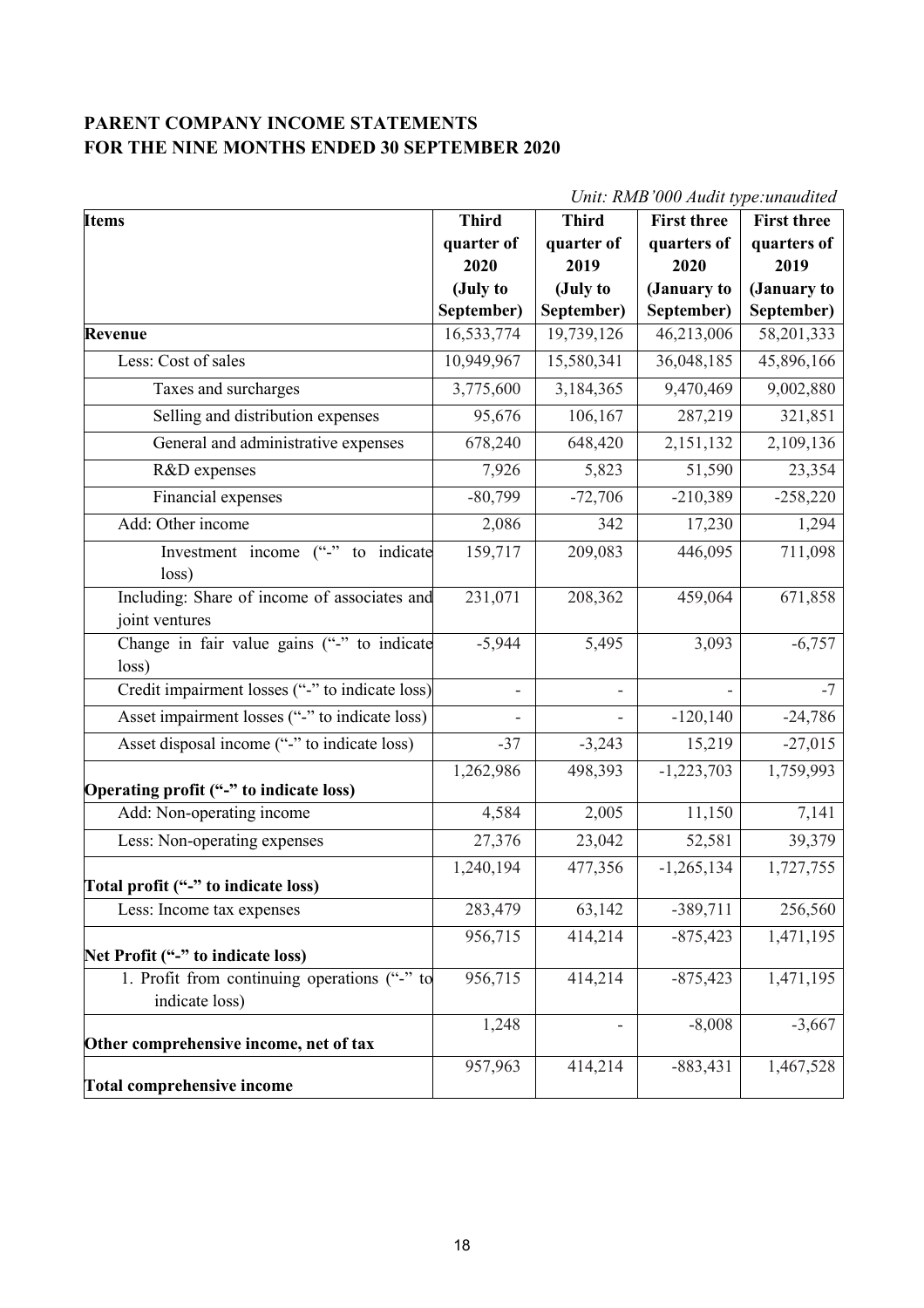### **4.3 CONSOLIDATED CASH FLOW STATEMENTS FOR THE NINE MONTHS ENDED 30 SEPTEMBER 2020**

| <b>Items</b>                                                                                     | First three quarters of<br>2020 | First three quarters of<br>2019 |
|--------------------------------------------------------------------------------------------------|---------------------------------|---------------------------------|
|                                                                                                  | (January to September)          | (January to September)          |
| 1. Cash flows from operating activities                                                          |                                 |                                 |
| Cash received from sales of goods or rendering                                                   | 59,664,017                      | 82,838,287                      |
| of services                                                                                      |                                 |                                 |
| Refund of taxes and surcharges                                                                   | 3,040                           | 1,498                           |
| Cash received relating to other operating<br>activities                                          | 286,600                         | 142,416                         |
| Sub-total of cash inflows                                                                        | 59,953,657                      | 82,982,201                      |
| Cash paid for goods and services                                                                 | 47,197,250                      | 67,619,497                      |
| Cash paid to and on behalf of employees                                                          | 1,858,747                       | 1,917,525                       |
| Payments of taxes and surcharges                                                                 | 12,769,797                      | 13,437,183                      |
| Cash paid relating to other operating activities                                                 | 242,652                         | 422,624                         |
| <b>Sub-total of cash outflows</b>                                                                | 62,068,446                      | 83,396,829                      |
| Net cash flows generated from operating<br>activities                                            | $-2,114,789$                    | $-414,628$                      |
| 2. Cash flows from investing activities                                                          |                                 |                                 |
| Cash received from entrusted lending                                                             | 9,601,942                       | 2,753,630                       |
| Cash received from returns on investments                                                        | 88,154                          | 87,469                          |
| Net cash received from disposal of fixed assets,<br>intangible assets and other long-term assets | 95,660                          | 214,370                         |
| Net cash received from disposal of subsidiaries<br>and other operating units                     |                                 | $-404$                          |
| Cash received relating to other investing<br>activities                                          | 705,982                         | 3,434,755                       |
| <b>Sub-total of cash inflows</b>                                                                 | 10,491,738                      | 6,489,820                       |
| Cash paid to acquire fixed assets, intangible<br>assets and other long-term assets               | 1,021,374                       | 937,712                         |
| Cash paid to entrusted lending                                                                   | 7,600,000                       | 753,184                         |
| Cash paid to other related investment activities                                                 | 340,315                         |                                 |
| Net cash received from subsidiaries and other<br>business units                                  | 6,515,962                       | 7,625,416                       |
| Sub-total of cash outflows                                                                       | 15,477,651                      | 9,316,312                       |
| Net cash flows generated from operating<br>activities.                                           | $-4,985,913$                    | $-2,826,492$                    |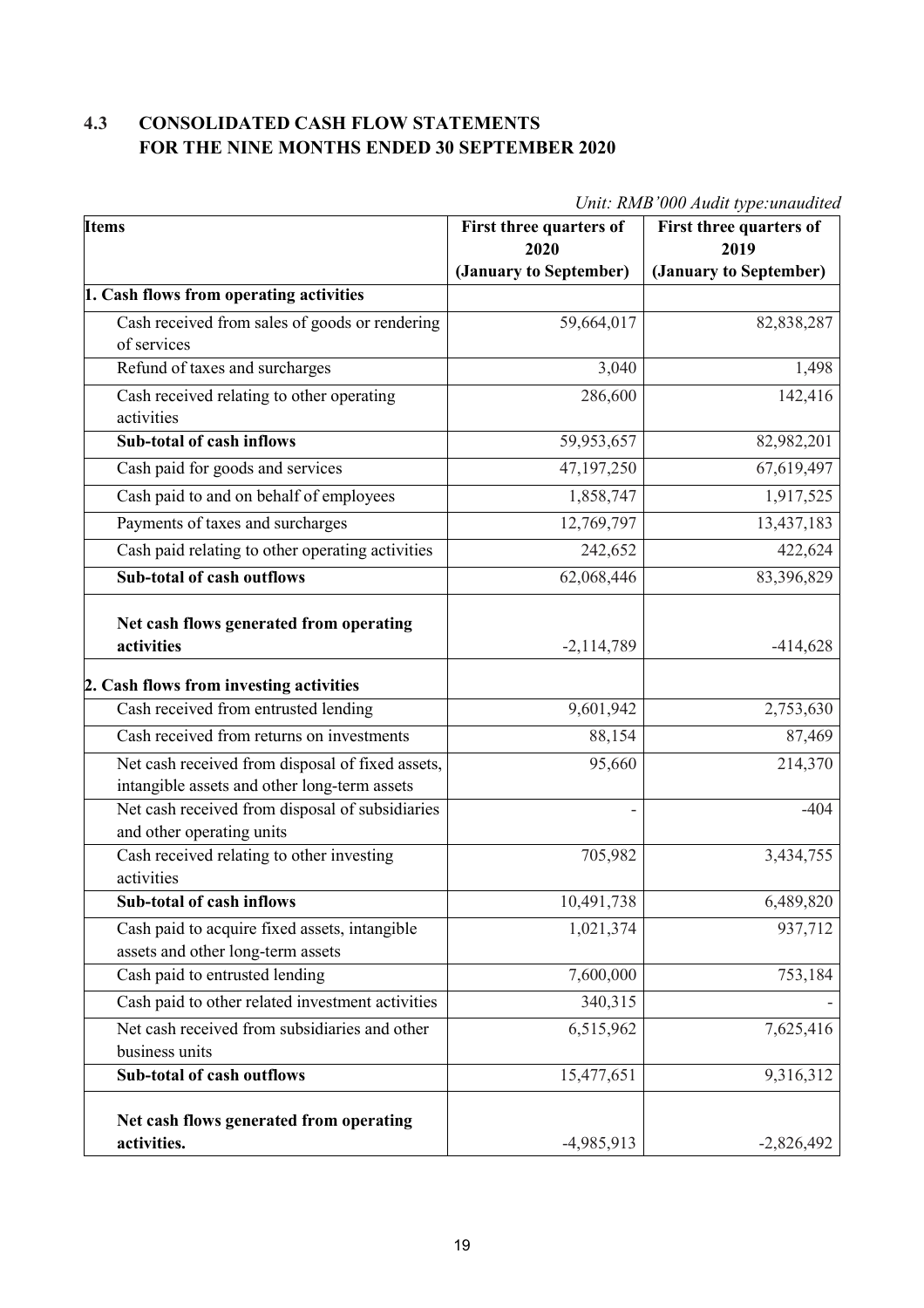#### **CONSOLIDATED CASH FLOW STATEMENTS (CONTINUED) FOR THE NINE MONTHS ENDED 30 SEPTEMBER 2020**

| <b>Items</b>                                       | First three quarters of | First three quarters of |  |
|----------------------------------------------------|-------------------------|-------------------------|--|
|                                                    | 2020                    | 2019                    |  |
|                                                    | (January to September)  | (January to September)  |  |
| 3. Cash flows from financing activities            |                         |                         |  |
| Cash received from borrowings                      | 6,446,569               | 3,730,100               |  |
| <b>Sub-total of cash inflows</b>                   | 6,446,569               | 3,730,100               |  |
| Cash repayments of borrowings                      | 1,958,562               | 3,184,749               |  |
| Cash paid for distribution of dividends or         | 1,354,427               | 2,733,816               |  |
| profits and interest expenses                      |                         |                         |  |
| Cash paid for other financing activities           | 10,549                  | 76,925                  |  |
| Sub-total of cash outflows                         | 3,323,538               | 5,995,490               |  |
| Net cash flows generated from financing            |                         |                         |  |
| activities                                         | 3,123,031               | $-2,265,390$            |  |
|                                                    |                         |                         |  |
| 4. Effect of foreign exchange rate changes on cash |                         |                         |  |
| and cash equivalents                               | $-2,711$                | 12,627                  |  |
| 5. Net increase in cash and cash equivalents       | $-3,980,382$            | $-5,493,883$            |  |
| Add: Cash and cash equivalents at beginning of     | 7,449,699               | 8,241,893               |  |
| the period                                         |                         |                         |  |
| 6. Cash and cash equivalents at end of the period  | 3,469,317               | 2,748,010               |  |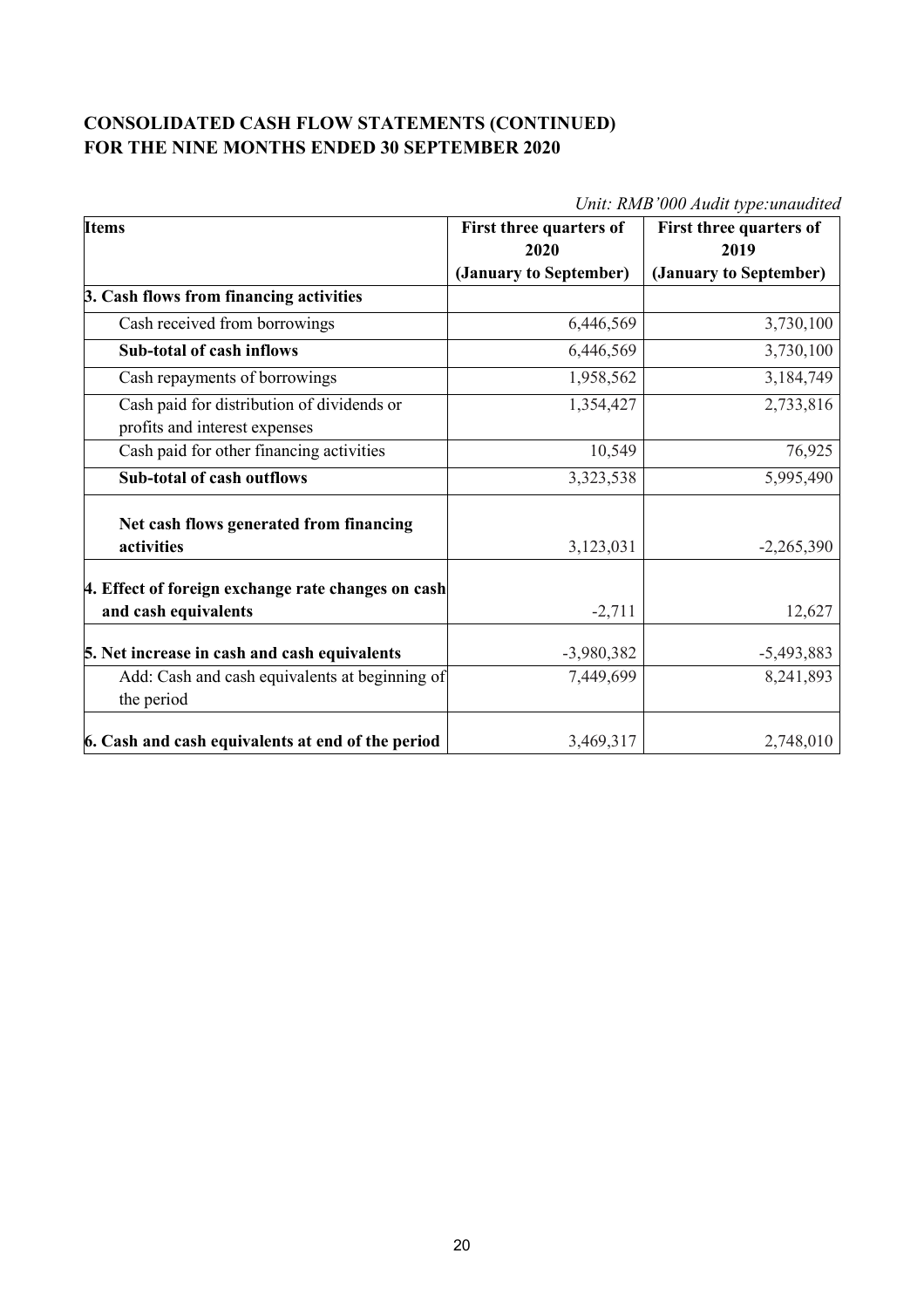#### **CASH FLOW STATEMENTS FOR THE NINE MONTHS ENDED 30 SEPTEMBER 2020**

| <b>Items</b>                                                                                     | First three quarters of<br>2020 | First three quarters of<br>2019 |
|--------------------------------------------------------------------------------------------------|---------------------------------|---------------------------------|
|                                                                                                  | (January to September)          | (January to September)          |
| 1. Cash flows from operating activities                                                          |                                 |                                 |
| Cash received from sales of goods or rendering                                                   | 50,560,093                      | 64,505,401                      |
| of services                                                                                      |                                 |                                 |
| Refund of taxes and surcharges                                                                   | 1,115                           |                                 |
| Cash received relating to other operating<br>activities                                          | 259,863                         | 171,983                         |
| Sub-total of cash inflows                                                                        | 50,821,071                      | 64,677,384                      |
| Cash paid for goods and services                                                                 | 37,905,448                      | 49,603,020                      |
| Cash paid to and on behalf of employees                                                          | 1,752,294                       | 1,804,996                       |
| Payments of taxes and surcharges                                                                 | 12,698,503                      | 13,318,250                      |
| Cash paid relating to other operating activities                                                 | 288,748                         | 253,141                         |
| <b>Sub-total of cash outflows</b>                                                                | 52,644,993                      | 64,979,407                      |
| Net cash flows generated from operating<br>activities<br>2. Cash flows from investing activities | $-1,823,922$                    | $-302,023$                      |
| Cash received from the recovery of investments                                                   | 9,198,184                       | 2,552,461                       |
| Cash received from investment income                                                             | 42,621                          | 36,958                          |
| Net cash received from disposal of fixed assets,<br>intangible assets and other long-term assets | 21,466                          | 65,313                          |
| Cash received relating to other investing<br>activities                                          | 706,053                         | 3,412,340                       |
| Sub-total of cash inflows                                                                        | 9,968,324                       | 6,067,072                       |
| Cash paid to acquire fixed assets, intangible<br>assets and other long-term assets               | 1,016,546                       | 925,218                         |
| Cash paid to investment activities                                                               | 7,400,000                       | 827,943                         |
| Cash paid to other related investment activities                                                 | 6,512,970                       | 7,613,200                       |
| <b>Sub-total of cash outflows</b>                                                                | 14,929,516                      | 9,366,361                       |
| Net cash flows used in investing activities                                                      | $-4,961,192$                    | $-3,299,289$                    |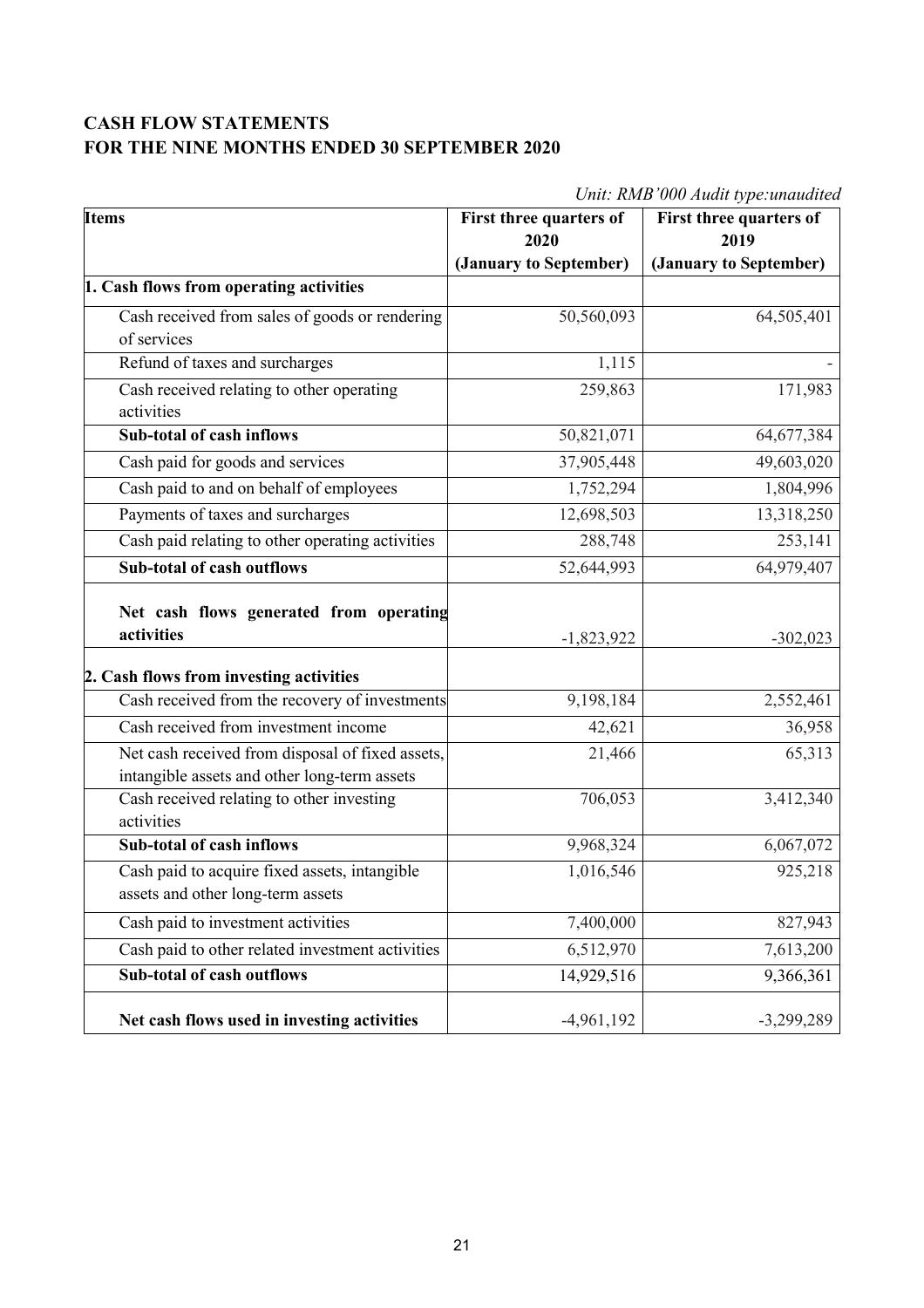#### **CASH FLOW STATEMENTS (CONTINUED) FOR THE NINE MONTHS ENDED 30 SEPTEMBER 2020**

| <b>Items</b>                                                                | First three quarters of | First three quarters of |  |
|-----------------------------------------------------------------------------|-------------------------|-------------------------|--|
|                                                                             | 2020                    | 2019                    |  |
|                                                                             | (January to September)  | (January to September)  |  |
| 3. Cash flows from financing activities                                     |                         |                         |  |
| Cash received from borrowings                                               | 6,396,576               | 3,700,000               |  |
| <b>Sub-total of cash inflows</b>                                            | 6,396,576               | 3,700,000               |  |
| Cash repayments of borrowings                                               | 1,900,969               | 3,131,649               |  |
| Cash paid for distribution of dividends or<br>profits and interest expenses | 1,347,631               | 2,734,015               |  |
| Cash paid for related financing activities                                  | 8,037                   | 74,954                  |  |
| <b>Sub-total of cash outflows</b>                                           | 3,256,637               | 5,940,618               |  |
| Net cash flows generated from financing<br>activities                       | 3,139,939               | $-2,240,618$            |  |
| 4. Effect of foreign exchange rate changes on cash<br>and cash equivalents  |                         |                         |  |
| 5. Net increase in cash and cash equivalents                                | $-3,645,175$            | $-5,841,930$            |  |
| Add: Cash and cash equivalents at beginning<br>of the period                | 5,754,440               | 7,119,013               |  |
| 6. Cash and cash equivalents at end of the period                           | 2,109,265               | 1,277,083               |  |